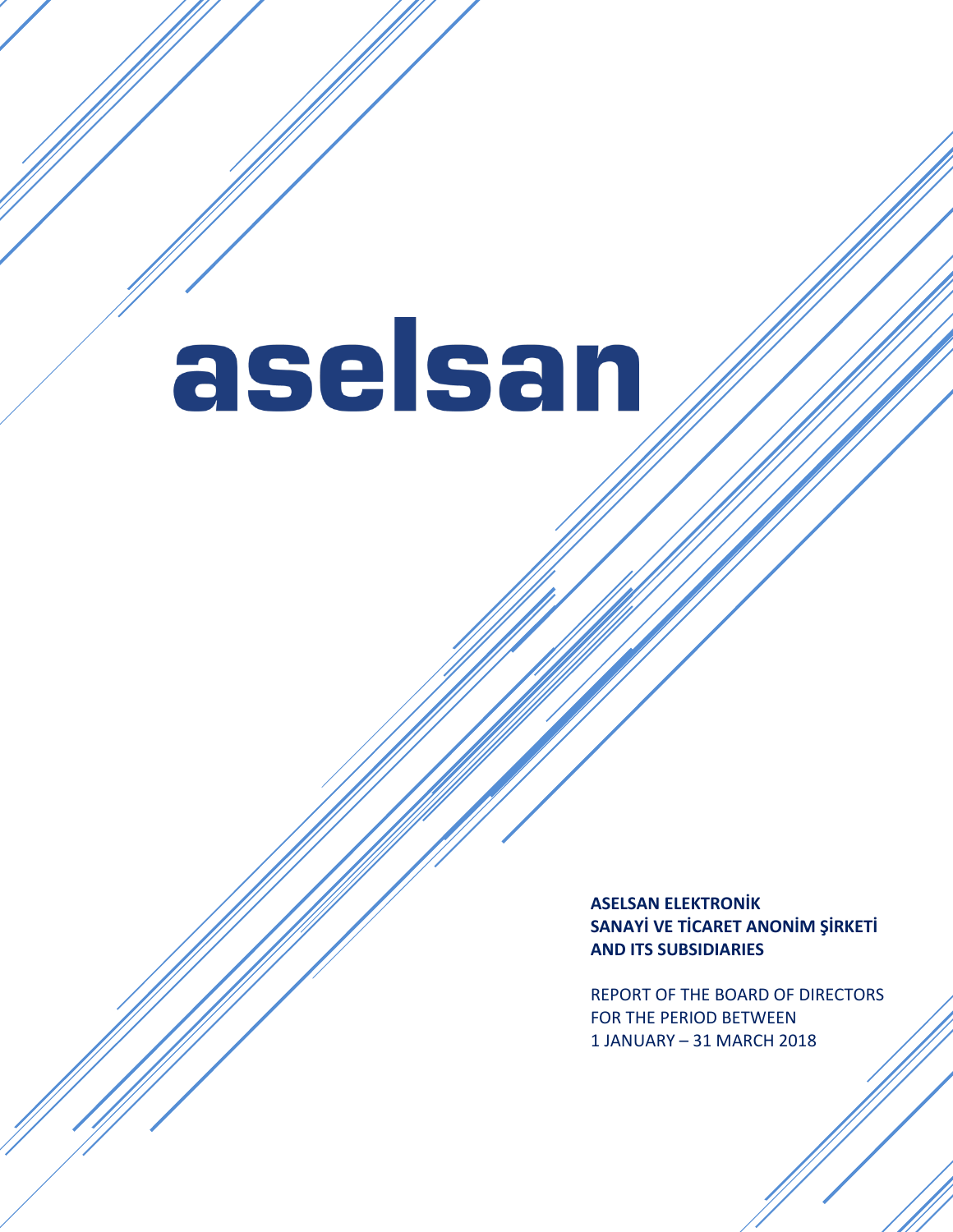## **Content Page Number**

| 1.  |                                                                                                                                                                                                                                                                                                                                                                                                                                           |
|-----|-------------------------------------------------------------------------------------------------------------------------------------------------------------------------------------------------------------------------------------------------------------------------------------------------------------------------------------------------------------------------------------------------------------------------------------------|
| 2.  | Commercial title and trade registration number of the company and contact information pertaining to its                                                                                                                                                                                                                                                                                                                                   |
| 3.  |                                                                                                                                                                                                                                                                                                                                                                                                                                           |
| 4.  | The Company's capital and partnership structure with the changes during the fiscal period3                                                                                                                                                                                                                                                                                                                                                |
| 5.  | Reporting period, title of the partnership, names, surnames and jurisdiction of the chairman, members and<br>the managing members who served in the board of directors during the period, the term of office of the                                                                                                                                                                                                                       |
| 6.  | Main factors that affect the performance of the company, significant changes occurred in the environment<br>where company is operating, policies implemented by the company with respect to these changes,                                                                                                                                                                                                                                |
| 7.  |                                                                                                                                                                                                                                                                                                                                                                                                                                           |
| 8.  |                                                                                                                                                                                                                                                                                                                                                                                                                                           |
| 9.  | Other issues not included in the financial statements but which would be beneficial to the users 11                                                                                                                                                                                                                                                                                                                                       |
| 10. | Significant events between 1 January - 31 March 2018 fiscal period and the Board of Directors Meeting date                                                                                                                                                                                                                                                                                                                                |
| 11. | Expectations for the progress of the company, significant developments with respect to company activities<br>and financial position, to observe whether past period targets were achieved or not, whether the general<br>assembly resolutions were fulfilled, and in the event the targets were not achieved and the resolutions were                                                                                                     |
| 12. |                                                                                                                                                                                                                                                                                                                                                                                                                                           |
| 13. |                                                                                                                                                                                                                                                                                                                                                                                                                                           |
| 14. | Amendments to the Articles of Association during the period along with the reasons  14                                                                                                                                                                                                                                                                                                                                                    |
| 15. |                                                                                                                                                                                                                                                                                                                                                                                                                                           |
| 16. |                                                                                                                                                                                                                                                                                                                                                                                                                                           |
| 17. |                                                                                                                                                                                                                                                                                                                                                                                                                                           |
| 18. | Explanations including the qualities of the production units of the company along with the capacity utilization<br>rates and their developments, general capacity utilization rate, developments in the manufacturing of the<br>products and services which are subjects to activity, amounts, quality, circulation and the prices compared                                                                                               |
| 19. | The prices, sales revenues, sales conditions of the products and services which are subjects of activity with<br>their improvements within the year, developments in the yield and productivity parameters and the reasons                                                                                                                                                                                                                |
| 20. | The basic ratios regarding profitability and liabilities, as calculated on the basis of the financial statements,<br>sales, efficiency, income generation capacity, profitability and liabilities/equity ratios in comparision basis<br>with prior period and information about other matters and future expectations and risks that have been<br>prepared in accordance with Capital Markets Board Communiqué Series: II and No:14.1  20 |
| 21. | Measures planned to be taken to improve the financial structure of the company  21                                                                                                                                                                                                                                                                                                                                                        |
| 22. | Changes in the top management within the period and the names and surnames of whose are on duty 22                                                                                                                                                                                                                                                                                                                                        |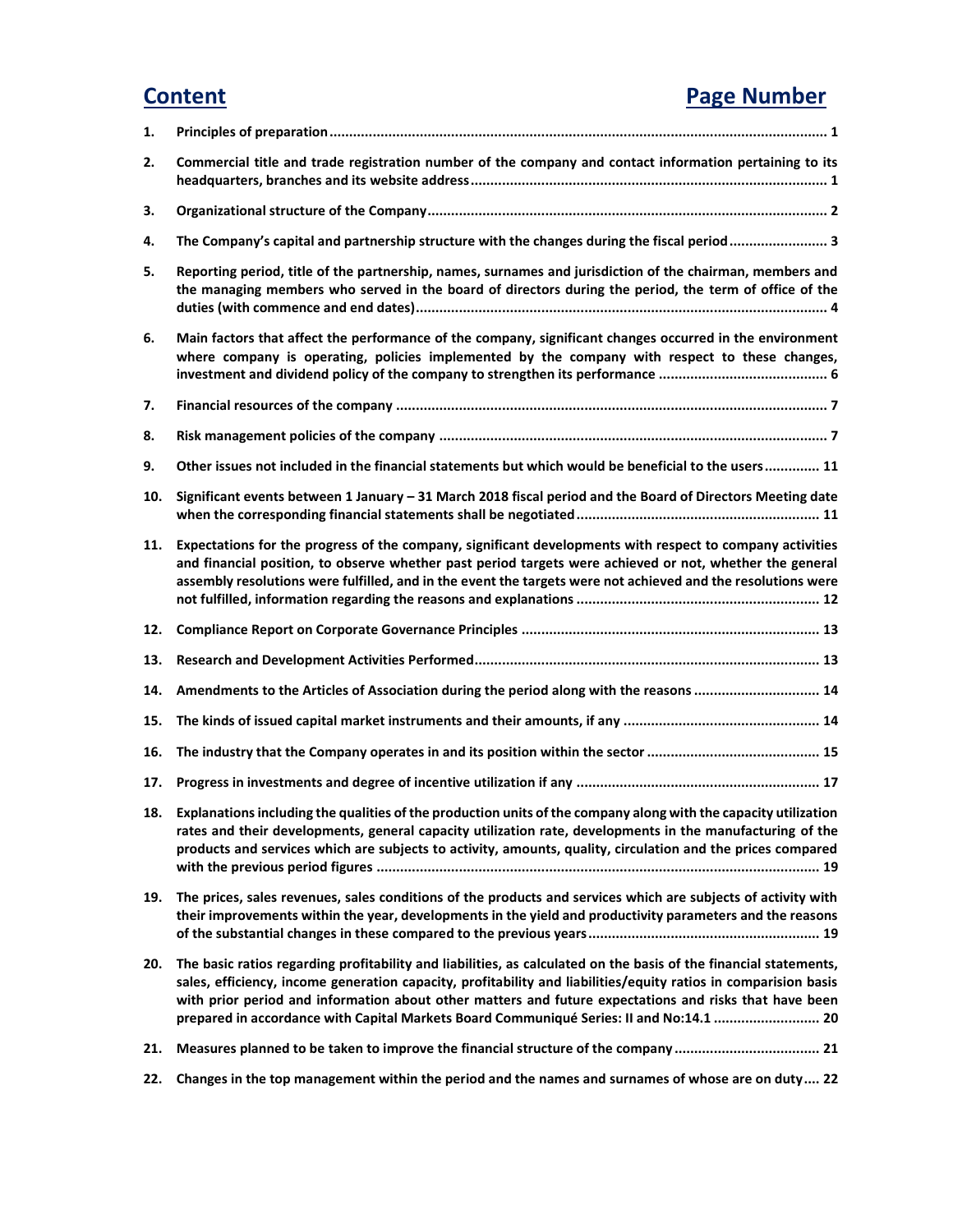| 23. | Total amounts of the financial benefits such as attendance fee, remuneration, premium, bonus payments,                                                                                                                                                                                                                                                                                                                                       |
|-----|----------------------------------------------------------------------------------------------------------------------------------------------------------------------------------------------------------------------------------------------------------------------------------------------------------------------------------------------------------------------------------------------------------------------------------------------|
| 24. | Information regarding the allowances granted to the managing members and the senior executives with the<br>travel, accommodation and representation expenses and financial benefits in kind, insurances and total                                                                                                                                                                                                                            |
| 25. | Personnel and workers turnover, collective agreement implementations, rights and benefits provided to the                                                                                                                                                                                                                                                                                                                                    |
| 26. |                                                                                                                                                                                                                                                                                                                                                                                                                                              |
| 27. | Information on Business Partnerships, Associates, Subsidiaries, Joint Ventures and Branches 24                                                                                                                                                                                                                                                                                                                                               |
| 28. | Information regarding the shares of the companies subject to consolidation in the parent company  26                                                                                                                                                                                                                                                                                                                                         |
| 29. | As for the preparation process of the consolidated financial statements; comments with respect to the<br>principal factors of the internal audit, internal control and risk management systems of the Group and                                                                                                                                                                                                                              |
| 30. | Direct and indirect affiliates of the company and information regarding the share ratios  27                                                                                                                                                                                                                                                                                                                                                 |
| 31. |                                                                                                                                                                                                                                                                                                                                                                                                                                              |
| 32. | Comments with respect to the private audit and governmental audit realized within the activity period  27                                                                                                                                                                                                                                                                                                                                    |
| 33. | Information regarding the lawsuits filed against the company which would have an impact on the financial                                                                                                                                                                                                                                                                                                                                     |
| 34. | Explanations with respect to the administrative and judicial sanctions applied to the company and the                                                                                                                                                                                                                                                                                                                                        |
| 35. | If it is an affiliate company, the legal transactions carried out in favor of the parent company or its affiliate<br>with the parent company, with an affiliate company connected to the parent company with the direction of<br>the parent company and all other measures taken or avoided to be taken in favor of the parent company or                                                                                                    |
| 36. | If it is an affiliate company, whether any counter performance was realized for each legal transaction<br>according to the known status and conditions at the time the legal transaction mentioned in article 35 was<br>realized or at the time the measures were taken or avoided to be taken and whether the company incurred<br>losses due to the taken or avoided measure and if the company incurred losses to observe whether this was |
| 37. | The determination and management's assessment with respect to the company's unpaid capital or whether                                                                                                                                                                                                                                                                                                                                        |
| 38. | The status of owning directly or indirectly five, ten, twenty, twenty five, thirty three, fifty, sixty seven or one<br>hundred percent of the shares representing the capital of an equity company or in the event that the                                                                                                                                                                                                                  |
| 39. |                                                                                                                                                                                                                                                                                                                                                                                                                                              |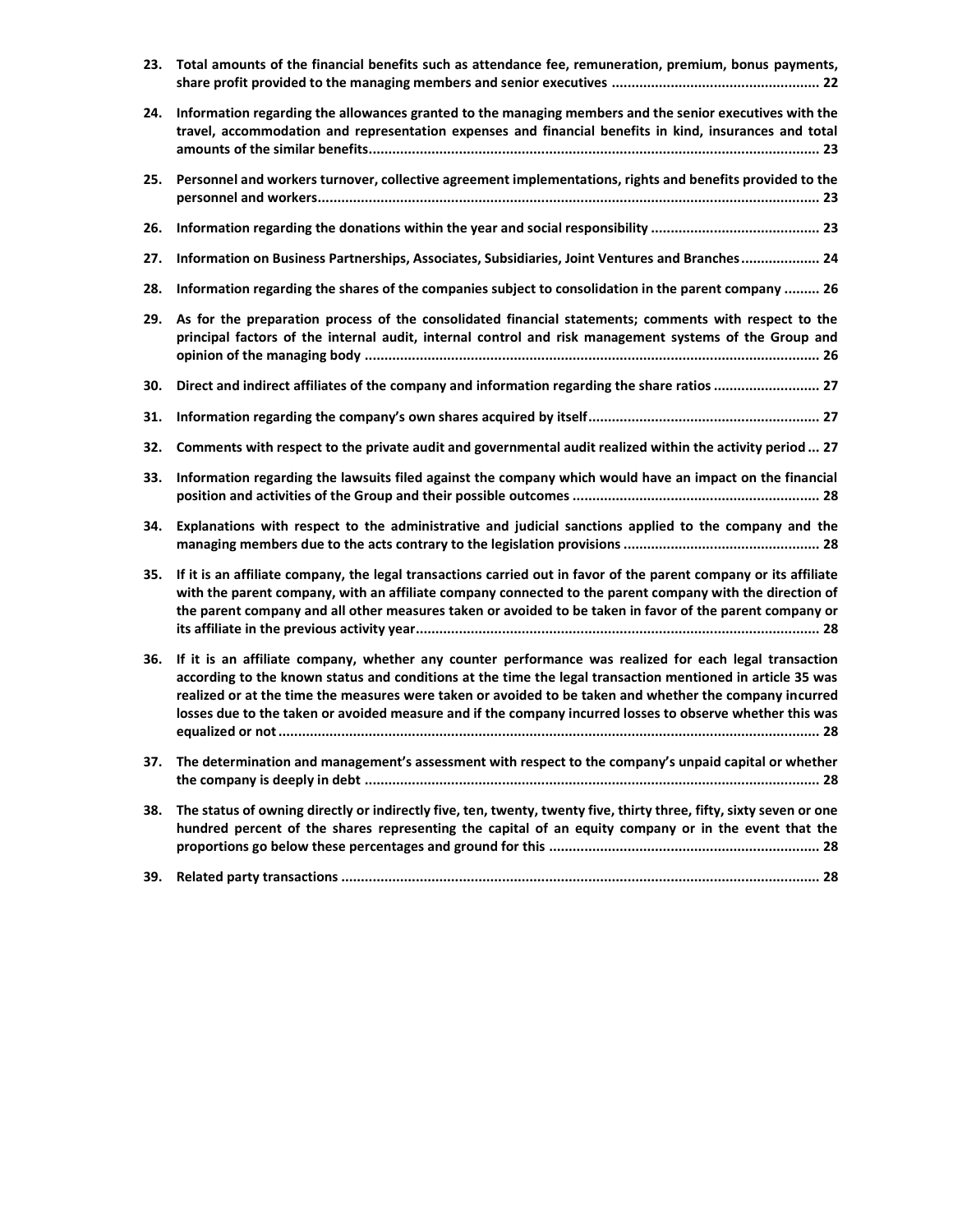#### <span id="page-3-0"></span>**1. Principles of preparation**

The interim period report of the Board of Directors is prepared on the basis of Communiqué Series II, No: 14.1 "Principles of Financial Reporting in Capital Markets" dated 13 June 2013.

The Company and ASELSAN Bakü Şirketi ("ASELSAN Bakü"), Mikroelektronik Ar-Ge Tasarım ve Ticaret Limited Şirketi ("Mikro AR-GE"), ASELSANNET Elektronik ve Haberleşme Sistemleri Sanayi Ticaret İnşaat ve Taahhüt Limited Şirketi ("ASELSANNET"), and ASELSAN Malaysia Sdn. Bhd. (ASELSAN Malezya) which are subsidiaries of the Company operating in the same industry and whose financial statements are consolidated will be mentioned as "Group" in the report.

ASELSAN Hassas Optik Sanayi ve Ticaret Anonim Şirketi ("ASELSAN Optik"), ASELSAN Bilkent Mikro Nano Teknolojileri Sanayi ve Ticaret Anonim Şirketi ("ASELSAN Bilkent"), IGG ASELSAN Integrated Systems LLC ("IGG ASELSAN"), Kazakhstan ASELSAN Engineering LLP ("ASELSAN Kazakhstan") and ASELSAN Middle East PSC LTD ("ASELSAN Jordan") and Saudi Arabian Defense Electronics Corporation LLC ("SADEC LLC") are consolidated by the equity method. Since the Company has a capital commitment to the YİTAL A.Ş., it has no effect on the Group's financial statements.

<span id="page-3-1"></span>**2. Commercial title and trade registration number of the company and contact information pertaining to its headquarters, branches and its website address**

| <b>Company</b>                                         | <b>Type</b>       | <b>Country/City</b>                      | <b>Address</b>                                                                                                 | <b>Telephone/Fax</b>                                 | <b>Web site</b>    |
|--------------------------------------------------------|-------------------|------------------------------------------|----------------------------------------------------------------------------------------------------------------|------------------------------------------------------|--------------------|
| <b>ASELSAN</b><br>Elektronik Sanayi ve<br>Ticaret A.Ş. | Headquarters      | Turkey/<br>Ankara                        | <b>Mehmet Akif Ersoy</b><br>Mahallesi 296, Cad.<br>No:16 06370<br>Yenimahalle/Ankara                           | Tel: +90 (312) 592 1000<br>Fax: +90 (312) 354 1302   | www.aselsan.com.tr |
| ASELSAN<br>South Africa Branch                         | <b>Branch</b>     | Republic of South<br>Africa/<br>Pretoria | Building 4, Room 005<br><b>CSIR Campus, Meiring</b><br>Naude Drive, Pretoria<br>Gauteng, 0001, South<br>Africa | Tel: +27 (0) 12 349 2613<br>Fax: +27 (0) 12 349 2544 |                    |
| <b>ASELSAN</b><br>Macedonia Branch                     | <b>Branch</b>     | Macedonia/<br>Skopje                     | Ankarska 29A, 1000<br>Skopje/Macedonia                                                                         |                                                      |                    |
| <b>BAE Contact Office</b>                              | Contact<br>Office | BAE/<br>Abu Dhabi                        | Industrial City of Abu<br>Dhabi 1, Plot 22J1 PO<br>Box: 133627 Abu<br>Dhabi/UAE                                | Tel: +971 2 550 8808<br>Faks: +971 2 550 8812        |                    |
| Saudi Arabia Contact<br>Office                         | Project<br>Office | Saudi Arabia/<br>Riyadh                  | A. Building 17B, 1st<br>Floor, The Business<br>Gate, Riyadh, 11422,<br>Saudi Arabia                            | Tel: +966 11 211 1111<br>Fax: +966 11 268 1111       |                    |
| <b>ASELSAN Qatar Office</b>                            | Project Office    | Qatar/<br>Doha                           | The Gate Tower II 7th<br>Floor - Office 725 West<br>Bay, Maysaloun Street<br>P.O. Box 14023<br>Doha / QATAR    | Tel: +974 402 06000<br>Fax: +974 402 06006           |                    |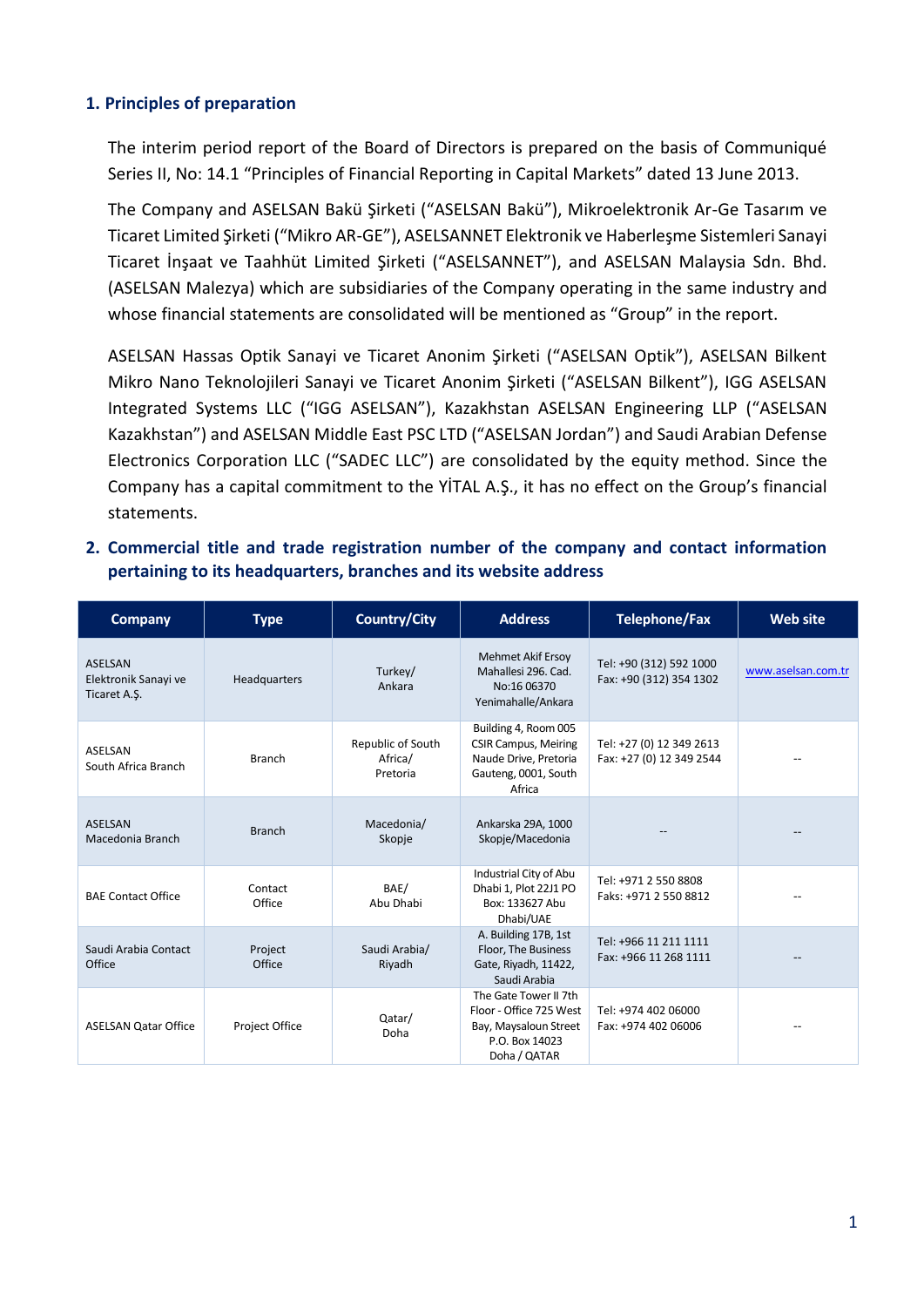#### <span id="page-4-0"></span>**3. Organizational structure of the Company**



The Company has been restructured under five Vice Presidencies that will carry the production and engineering tasks, which are; Communication and Information Technologies (HBT), Microelectronics, Guidance and Electro-Optics (MGEO), Defense Systems Technologies (SST), Radar, Electronic Warfare and Intelligence Systems (REHİS) and Transportation, Security, Energy and Automation Systems (UGES).

In order for General Management to fulfill planning at strategic level, pursuing and assessing functions in a more efficient way, four different Vice Presidencies have been constituted as Financial Management Vice Presidency, Corporate Services Vice Presidency, Technology and Strategy Vice Presidency and Human Resources Management Vice Presidency in addition to Marketing Directorate and Legal Affairs.

The Internal Audit Department and Board of Directors Planning and Coordination Management have been established under the Board of Directors.

The Company maintains engineering operations in Ankara, METU Teknokent; production and engineering operations in Macunköy, Akyurt and Gölbaşı. General Management is located in Ankara Macunköy. Furthermore, SST and REHİS Vice Presidencies management offices and Product Support Management of UGES Vice Presidency are located in Istanbul Teknopark.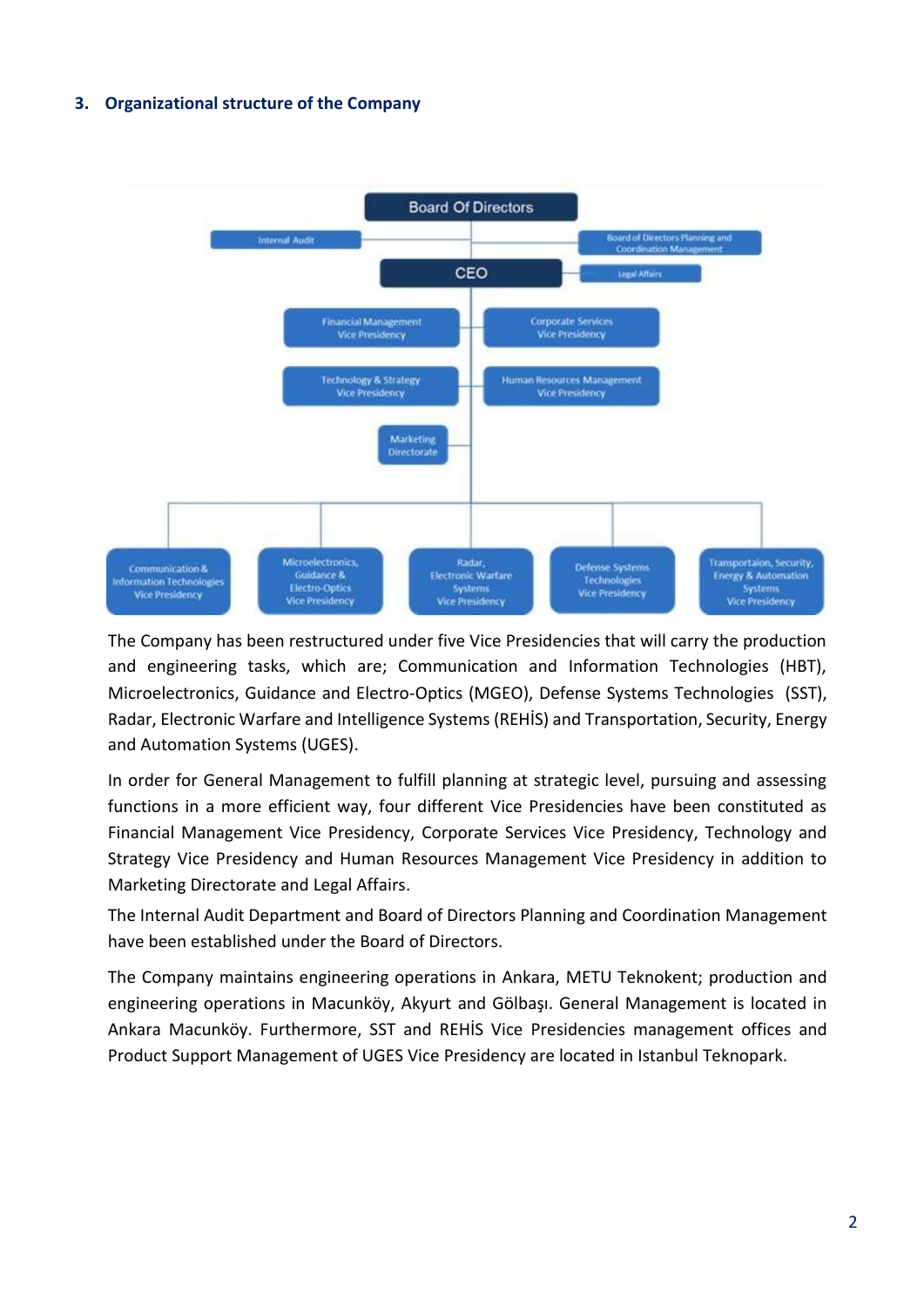#### <span id="page-5-0"></span>**4. The Company's capital and shareholder structure with the changes during the fiscal period**



**Partners Share (%) 31 March 2018 (Thousand TL) Share (%) 31 December 2017 (Thousand TL)** Turkish Armed Forces Foundation (TSKGV) 84,58 845.826 845.826 845.826 Quoted on BIST (Free float) 15,30 153.019 153.019 15,30 153.019 Axa Sigorta Anonim Şirketi 0,12 1.155 0,12 1.155 Paid-in capital 100 1.000.000 100 1.000.000 Share capital adjustment and the state of the set of the set of the set of the set of the set of the set of the set of the set of the set of the set of the set of the set of the set of the set of the set of the set of the 98.621 Inflation adjusted capital  $\qquad \qquad$  -- 1.098.621 --1.098.621

Axa Sigorta Anonim Şirketi

Registered capital ceiling of the Company is TL 1.000.000 Thousand (TL one billion). The nominal capital of the Company is TL 1.000.000 Thousand (TL one billion) and is divided into 100.000.000.000 (one hundred billion) shares, each having a nominal value of 1 kurus (1% of 1 Turkish Lira). 60.545.454.546 (sixty billion five hundred and fourty five million four hundred and fifty four thousand five hundred and fourty six) of the shares are Group A shares and 39.454.545.454 (thirty nine billion four hundred and fifty four million five hundred and fourty five thousand four hundred and fifty four) of the shares are Group B Shares. All shares are in the name of the holder.

Group A shares are nominative preferred shares and 6 of the Members of the Board of Directors are elected among the Group A preferred shareholders or among the candidates presented by them. No change has occurred in the shareholders' structure and the Company's capital during the period.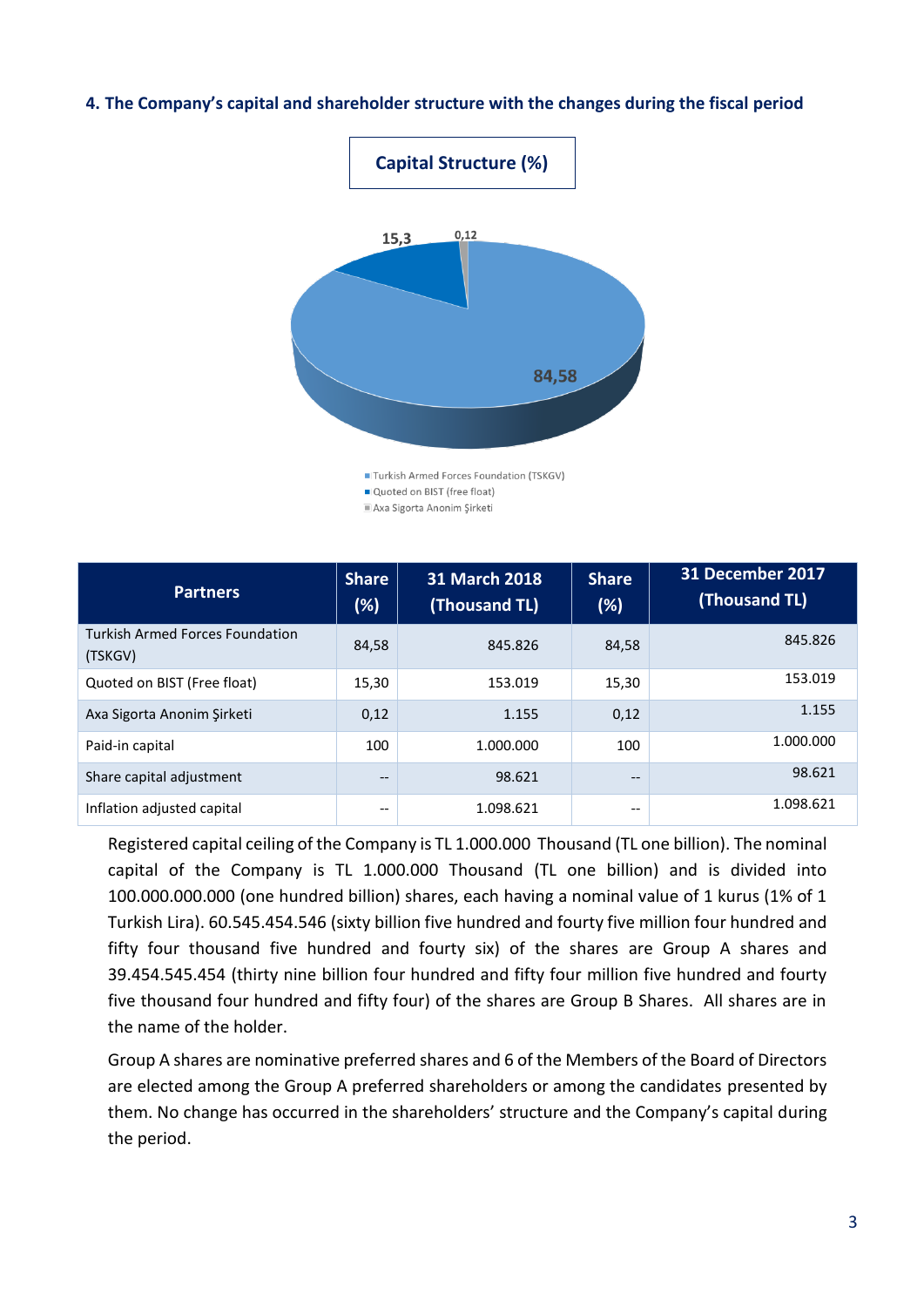#### <span id="page-6-0"></span>**5. Reporting period, title of the partnership, names, surnames and jurisdiction of the chairman, members and the managing members who served in the board of directors during the period, the term of office of the duties (with commence and end dates)**

The report comprises the events took place during the period 1 January-31 March 2018. The title of the main shareholder in the report is ASELSAN Elektronik Sanayi ve Ticaret A.Ş.

#### **Members of the Board of Directors**

Within the framework of the provisions of the Company's Articles of Association, the Board of Directors consists of a total of 9 members comprising of 6 members to be elected from privileged shareholders or candidates nominated by group A and 3 independent members to be elected under Capital Markets Board (CMB) regulations.

Information regarding the Members of the Board of Directors during the period 1 January – 31 March 2018 are as follows:

| <b>MEMBER OF THE BOARD OF DIRECTORS</b> |                                           |                           |                                        |  |  |
|-----------------------------------------|-------------------------------------------|---------------------------|----------------------------------------|--|--|
| <b>Name and Surname</b>                 | <b>Position</b>                           | <b>Date of Assignment</b> | <b>End of Term of</b><br><b>Office</b> |  |  |
| İbrahim ÖZKOL                           | Chairman/<br>Independent Member           | 15 March 2017             | <b>March 2018</b>                      |  |  |
| Mustafa Murat ŞEKER                     | Vice Chairman/<br><b>Executive Member</b> | 15 May 2013               | <b>March 2018</b>                      |  |  |
| Ziya AKBAŞ                              | Independent Member                        | 31 March 2014             | <b>March 2018</b>                      |  |  |
| <b>Frcümend ARVAS</b>                   | Independent Member                        | 31 March 2016             | <b>March 2018</b>                      |  |  |
| Bayram GENÇCAN                          | Member                                    | 15 March 2017             | <b>March 2018</b>                      |  |  |
| Haluk GÖRGÜN                            | Member                                    | 15 March 2017             | <b>March 2018</b>                      |  |  |
| Emin Sami ÖRGÜÇ                         | Member                                    | 15 March 2017             | <b>March 2018</b>                      |  |  |
| Ercan TOPACA                            | Member                                    | 15 March 2017             | <b>March 2018</b>                      |  |  |
| Murat ÜÇÜNCÜ                            | Member/<br><b>Executive Member</b>        | 15 May 2013               | <b>March 2018</b>                      |  |  |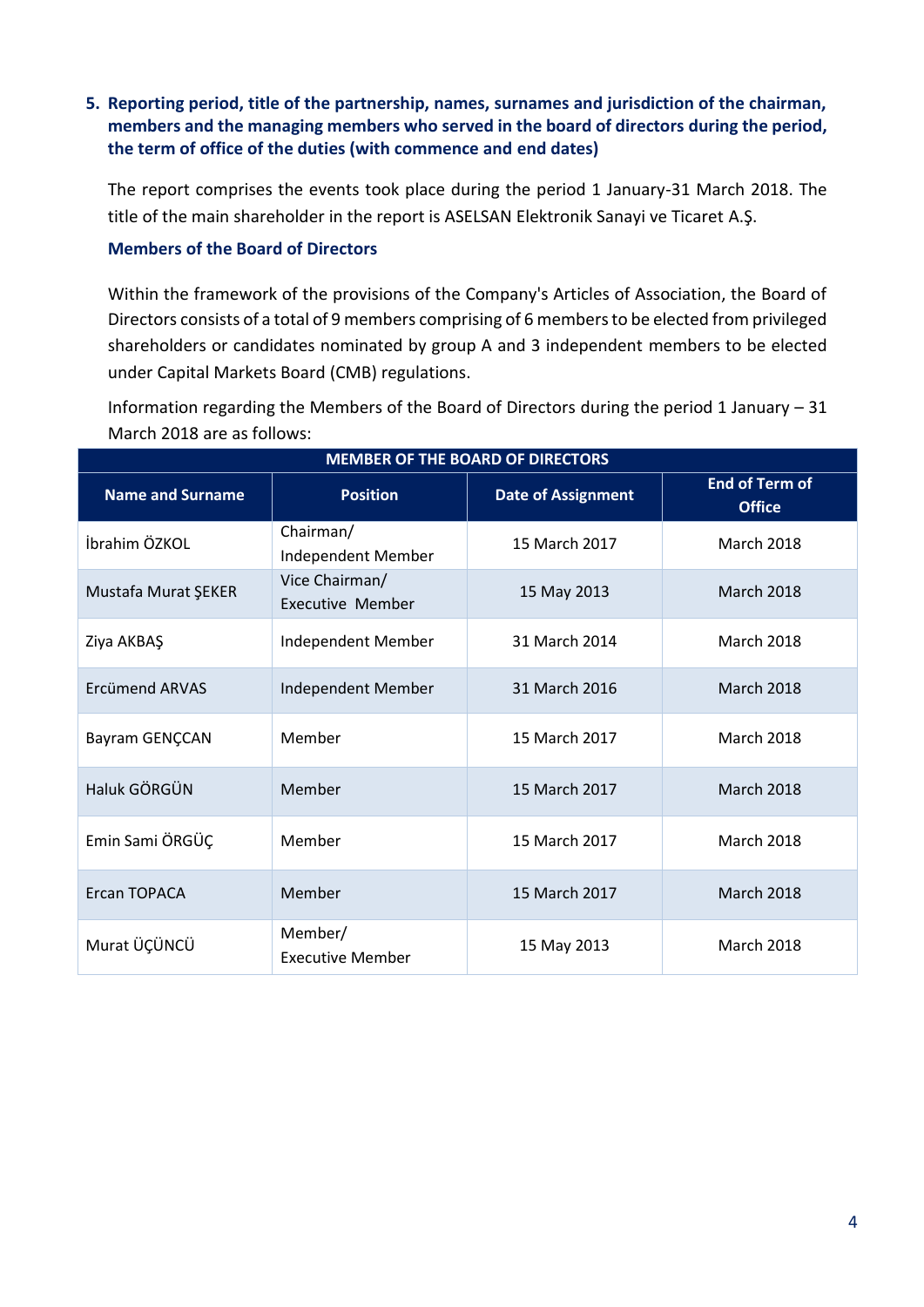Information regarding the Members of the Board of Directors elected during the General Assembly Meeting held on 2 April 2018 are as follows:

| <b>MEMBER OF THE BOARD OF DIRECTORS</b>                                                                           |                                    |               |                                         |  |  |  |
|-------------------------------------------------------------------------------------------------------------------|------------------------------------|---------------|-----------------------------------------|--|--|--|
| <b>End of Term of</b><br><b>Name and Surname</b><br><b>Position</b><br><b>Date of Assignment</b><br><b>Office</b> |                                    |               |                                         |  |  |  |
| Haluk GÖRGÜN                                                                                                      | Chairman/<br>Executive Member      | 2 April 2018  | <b>Next General Assembly</b><br>Meeting |  |  |  |
| Mustafa Murat ŞEKER                                                                                               | Vice Chairman/<br>Executive Member | 15 May 2013   | <b>Next General Assembly</b><br>Meeting |  |  |  |
| <b>Mehmet ARIK</b>                                                                                                | Independent Member                 | 2 April 2018  | <b>Next General Assembly</b><br>Meeting |  |  |  |
| <b>Frcümend ARVAS</b>                                                                                             | Independent Member                 | 31 March 2016 | <b>Next General Assembly</b><br>Meeting |  |  |  |
| Bayram GENÇCAN                                                                                                    | Member                             | 15 March 2017 | <b>Next General Assembly</b><br>Meeting |  |  |  |
| İbrahim ÖZKOL                                                                                                     | Independent Member                 | 15 March 2017 | <b>Next General Assembly</b><br>Meeting |  |  |  |
| <b>Frcan TOPACA</b>                                                                                               | Member                             | 15 March 2017 | <b>Next General Assembly</b><br>Meeting |  |  |  |
| Celal Sami TÜFEKCİ                                                                                                | Member                             | 2 April 2018  | <b>Next General Assembly</b><br>Meeting |  |  |  |
| Murat ÜÇÜNCÜ                                                                                                      | Member                             | 15 May 2013   | <b>Next General Assembly</b><br>Meeting |  |  |  |

The Members of the Board of Directors are entitled with the authorizations stipulated in the Turkish Code of Commerce (TCC) and in article 13 of the Articles of Association of the Company.

Entitled shareholders, members of the board of directors, senior executives and to their spouses as well as relatives up to second degree are not authorized to perform transactions which may cause conflict of interest or competition with the Company and/or subsidiaries.

There is not any ban on trading for board members with the Company, which they performed on their own or on behalf of a third party. There is no operation regarding the non-compete obligation by the members of the board.

#### **Changes of Members of the Board of Directors during the Period 1 January – 31 March 2018:**

There are no changes of Members of the Board of Directors during the period 1 January – 31 March 2018. During the Ordinary General Assembly Meeting held on 2 April 2018, Haluk GÖRGÜN, Mustafa Murat ŞEKER, Bayram GENÇCAN, Celal Sami TÜFEKÇİ, Ercan TOPACA and Murat ÜÇÜNCÜ were elected as Member of Board of Directors until the next Generaly Assembly Meeting and İbrahim ÖZKOL, Mehmet ARIK and Ercümend ARVAS were elected as Independent Member of Board of Directors until the next General Assembly Meeting.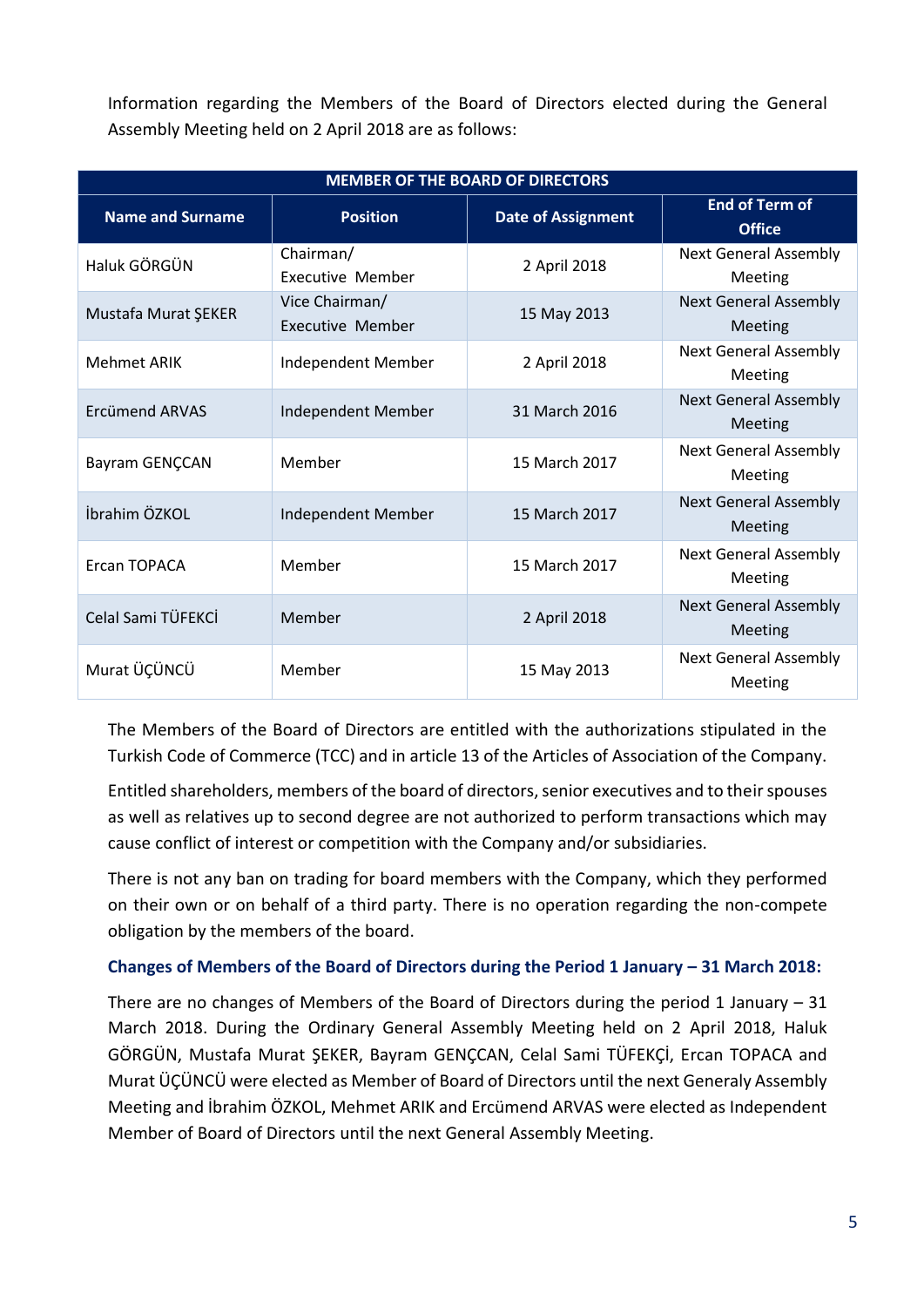#### <span id="page-8-0"></span>**6. Main factors that affect the performance of the company, significant changes occurred in the environment where company is operating, policies implemented by the company with respect to these changes, investment and dividend policy of the company to strengthen its performance**

The Company carries on its business interests in defense industry as well as in civil industry. According to the latest data, the five countries which have the largest defense industry expenditures during 2016 are the USA, China, Russia, Saudi Arabia, and India. The declining tendency of the resources which the USA has allocated to defense in recent years has left its place to increase in 2016. Concurrently, in Europe and Asia-Oceania, an increase has been observed compared to the previous year and there has been a decrease in Africa. As of 2016 year-end, despite the fact that Turkey's annual defense expenditure has decreased from USD 17,9 Billion to USD 14,8 Billion within the last five years due to the effect of foreign exchange rates, 2% of the GDP is still comprised of defense expenditures. The ratio of defense expenditures over GDP stands steady while the number of Company's projects have increased by the years.

Due to the industry's nature defense projects are spread over years, furthermore a system project lasts approximately 4 to 5 years from its start to its delivery. As of 31 March 2018 long term plans which have been accordingly signed as contracts spread over years amounts to USD 7,5 Billion. The determination of target regions/countries and focusing on these markets for marketing and direct sales as well as engaging in joint productions, transfer of technology to/from international platform producers and strategic initiatives for sales to third countries are concurrent to our sustainable growth objectives. Our structure coincides with our objective to operate in civilian electronic fields which require high technology.

The Company's profit distribution policy is posted on [www.aselsan.com.tr](http://www.aselsan.com.tr/) website under Investor Relations/ Corporate Governance/Policies.

At the Ordinary General Assembly Meeting held in 2 April 2018; from the remaining distributable profit obtained after subtracting taxes and statutory obligation from Company's operating profit in 2017,

• In accordance with Article 519/(1) of the Turkish Commercial Code, TL 44.487.397,02 to be allocated as General Legal Reserves,

 Net distributable profit to the shareholders for the period, calculated in the framework of the profit distribution regulations and decisions of the Capital Markets Board is proposed as:

Gross profit, TL 84.600.000 (Kurus 8,46 per share of TL 1 and 8,46 % on the basis of the capital) (net profit TL 71.910.000 – Kurus 7,191 per share of TL 1 and 7,191 % on the basis of the capital) as in the form of cash,

- In accordance with Article 519/(2) of the Turkish Commercial Code, TL 3.460.000 to be allocated as General Legal Reserves,
- It has been decided that the remaining profit is to be allocated as Extraordinary Legal Reserves and distribution of the dividends to the shareholders are decreeded in three equal installments on the dates of 19 June 2018, 13 September 2018 and 13 December 2018.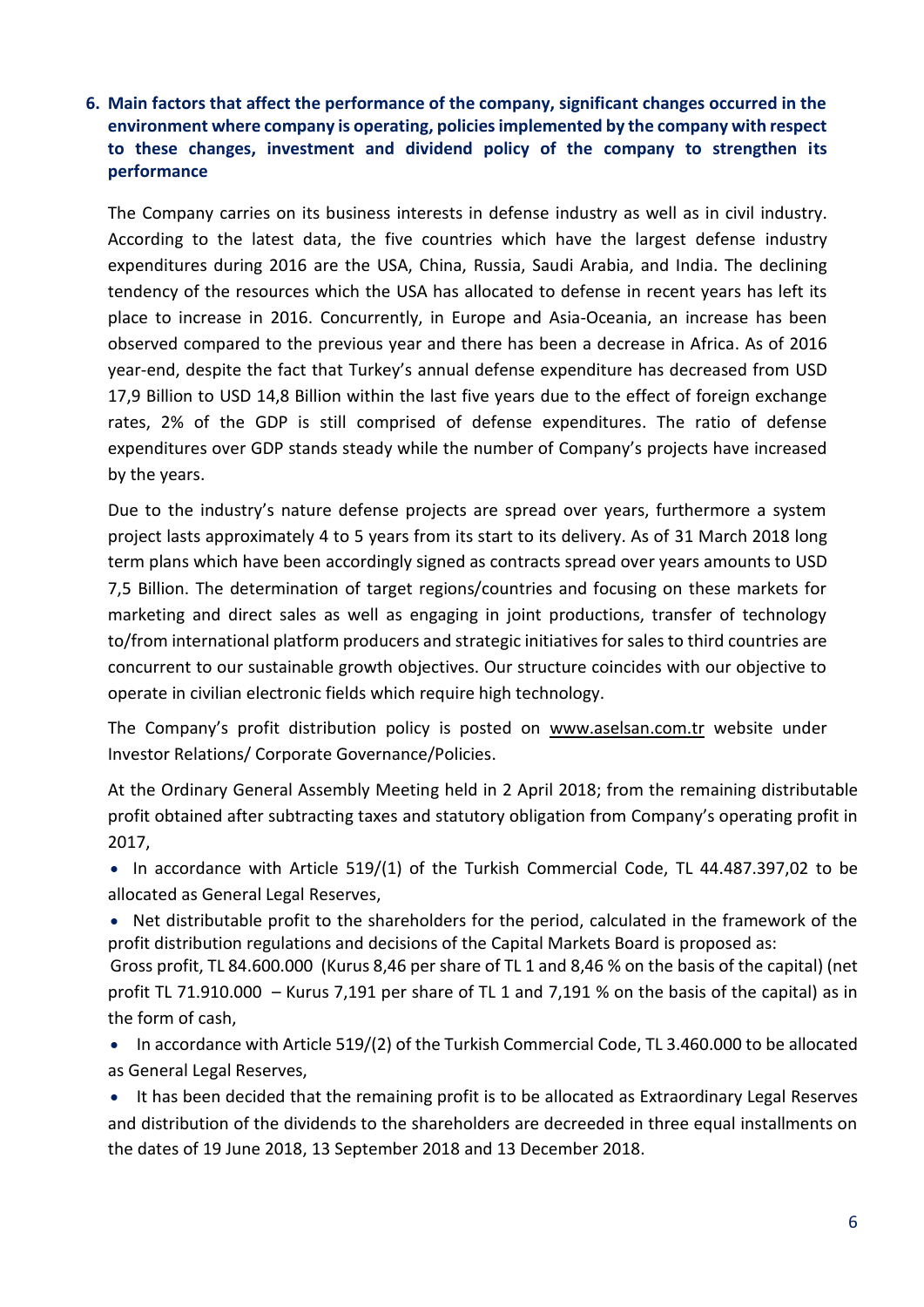#### <span id="page-9-0"></span>**7. Financial resources of the company**

The most substantial financial resources of the Company comprise the advance and interim payments taken within the scope of the contracts signed and profits generated by the main activities.

During 1 January - 31 March 2018 period, the cash requirements were met with the available cash, cash inflows from other operations and use of Türk Eximbank export discounted foreign currency loan due to low cost. Within the scope of the Eximbank Loan Program, during 1 January - 31 March 2018 period, "Discounted Foreign Currency Loan" was used as USD 25 Million with 240 days of maturity

As of 31 March 2018, there is a loan balance equivalent to USD 104,2 Million in total which is used from Türk Eximbank.

<span id="page-9-1"></span>Furthermore, loan obtained from Defense Industry Support Fund (DISF) in accordance with Defense Industry Execution Committee's decision is USD 24,7 Million as of 31 March 2018.

#### **8. Risk management policies of the Company**

The Company's Board of Directors perform in a transparent, accountable, impartial and responsible manner. The Chairman and Vice Chairman are elected among the Board of Directors members furthermore Board of Directors Committee Presidents and committee members are elected as well.

#### **a. Corporate Risk Management**

The Company's Corporate Risk Management Policy; aims to have the appropriate risk reaction against uncertainties threatening the corporate existence of the Company and protect the Company's corporate identity, its employees and the interests of its shareholders and related parties. Risk management has been an integrated part of the corporate management and information generated within the context of risk management process are integrated into decisionmaking mechanisms.

In order to identify the potential risks beforehand and to enable the management of these risks in compliance with the Company's risk-taking approach, an Early Detection and Management of Risk Committee which consists of the members of Board of Directors was established in 2012.

Through Corporate Risk Management practices, "top down" and "bottom up" approaches are applied together and risks that may affect the company's objectives are identified and evaluated along with the risk reactions and precautions to be taken. The reports prepared by the The Management and Early Detection of The Risk Committee are presented to the Board of Directors and the Independent Audit Company.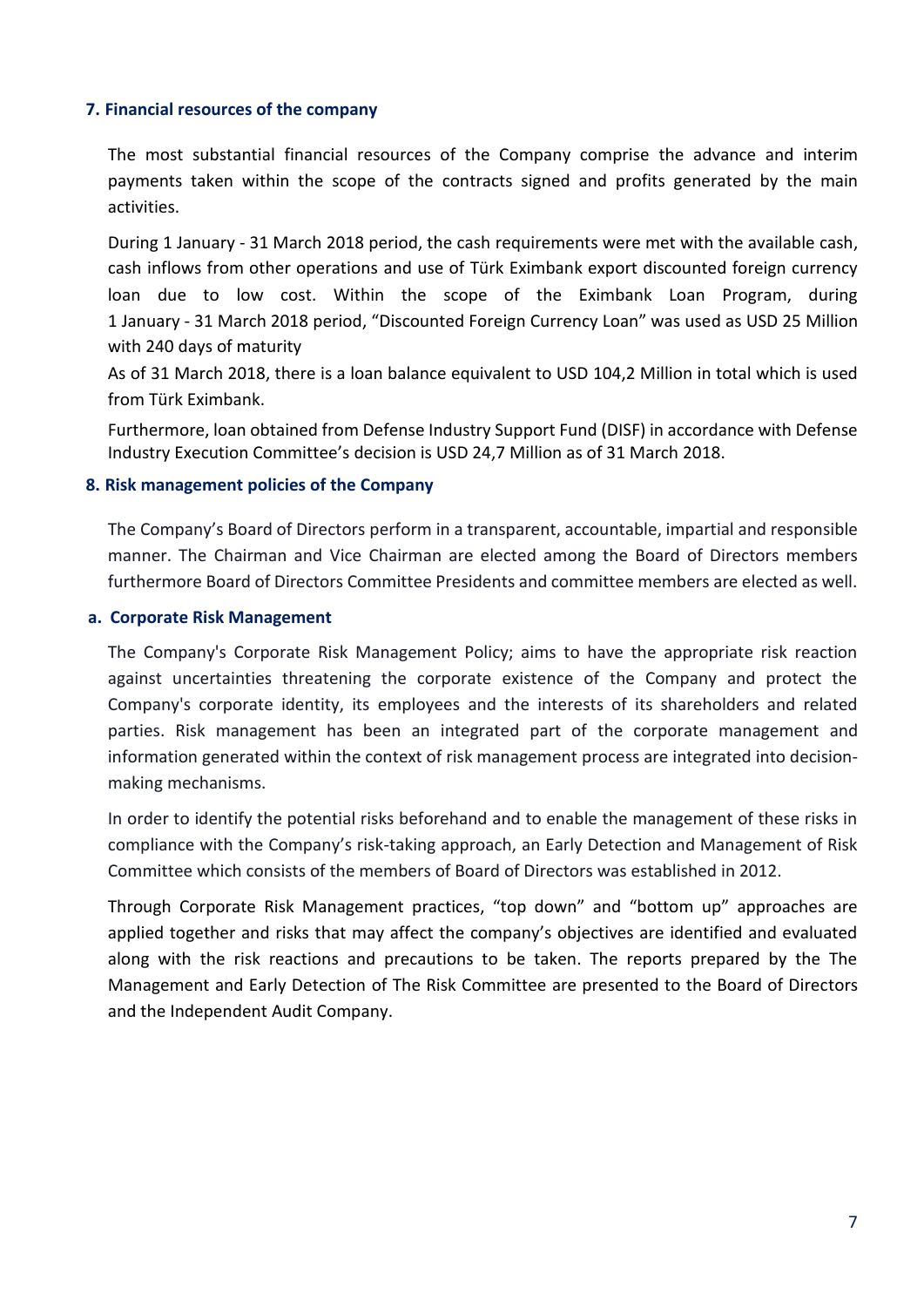The risks which have been defined and prioritized in accordance with the opinion and suggestion companywide and in the scope of the operations carried out by the committee are explained below:

#### **Difficulty to Increase the Number and Variety of Customers**

World's leading defense industry companies, who provide the major portion of the defense needs of their country, face with several sectoral risks including lack of customer diversification caused by selling to mainly a single customer. The main client of the Company is the Public Institutions and Organizations, especially the Turkish Armed Forces. This situation is accompanied by the fact that the activities of the Company are generally directed towards the public demands of our country.

It is aimed to reduce this risk by working on increasing the sales abroad and carrying the existing know-how to the civilian sectors.

#### **Insufficiency in the Number of Qualified Subcontractors and Suppliers**

The main contractor companies play an important part in providing deepening to the industry. To build an effective supply chain; the creation of qualified subcontractors/suppliers is highly critical in terms of sector productivity and sustainability. For the Company, which works with a large number of domestic and foreign suppliers and subcontractors, it is of utmost importance to ensure material quality and supply continuity.

Having a strong subsidiary infrastructure is among the elements that will support The Company's business continuity, steady growth and global competitiveness. In order to reduce the risk arising from the failure of suppliers and subcontractors to achieve the required technical competence, expertise and performance, the Company is making great efforts to develop the subsidiary industry infrastructure and companies.

#### **Changes In The Global Economy and Defense Spending**

Global economic variations have significant impacts on the economic activities of the countries and cause changes in projected defense budgets. This situation may bring along the risks of the demands of domestic and foreign customers lower from the expected level and also may affect the operational and functional indicators.

The current and potential economic developments, the countries which the Company have either collaborated or/and exported, and the effect of these matters on the company have been followed and the projection regarding global development have been planned.

Financial precautions and strategies that will minimize the negative effects of current and possible economic developments are evaluated and implemented on constant basis.

#### **b. Financial Risk Management**

The financial risk in the financial risk management model of the Company have been identified as foreign exchange risk, interest risk, liquidity risk, credit risk and capital risk.

Within the scope of the financial risk management, exchange risk, interest risk, liquidity risk, credit risk and capital risk which can possibly affect the assets and liabilities of the Company are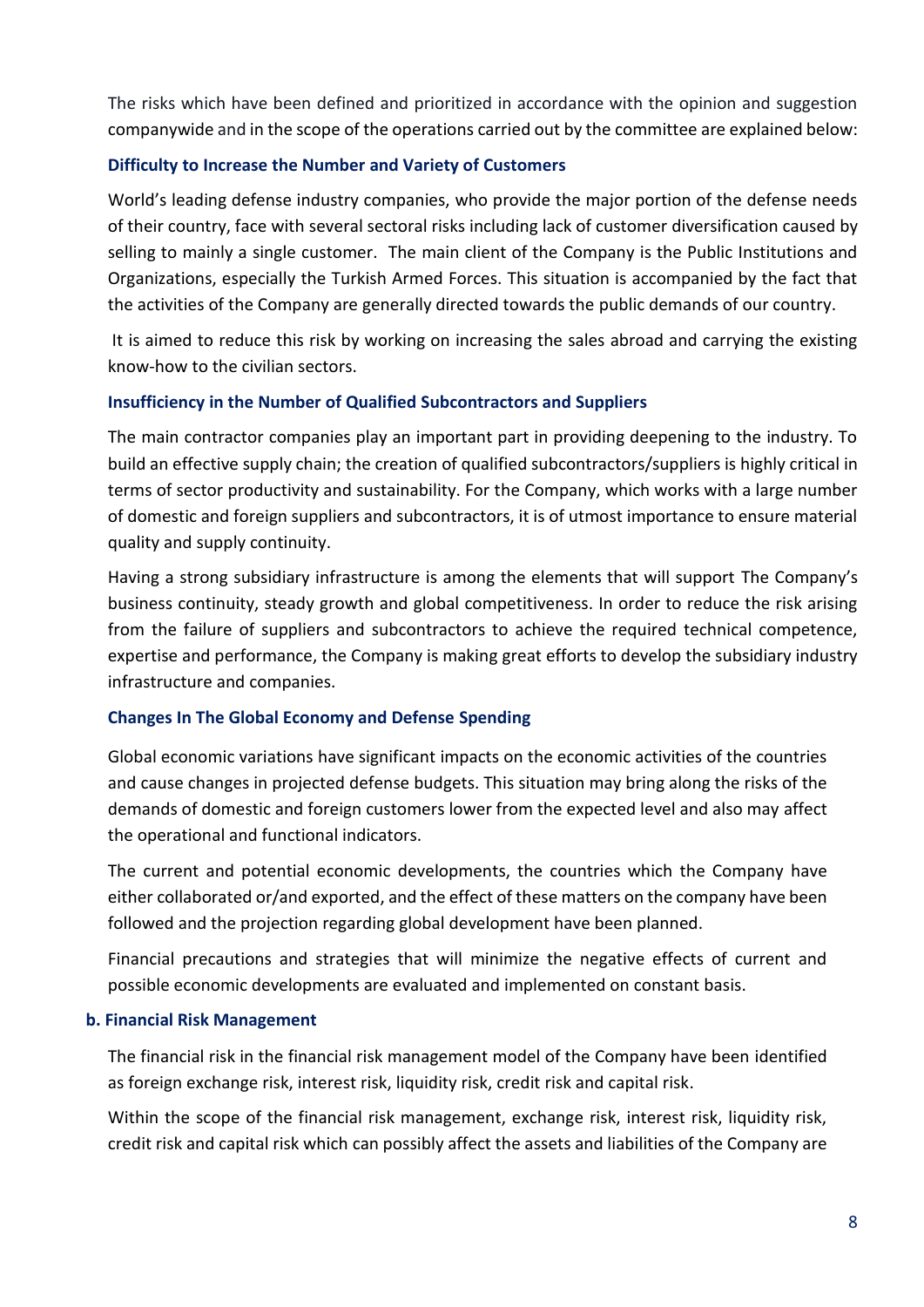defined, measured, managed and reported. Therefore, the adverse effects of the changes in financial markets on the Company's financial performance are minimized. Financial derivatives are also utilized to minimize the risks. Moreover, financial risk management techniques have put to use in order to protect the return on the project from the effects of the inconsistency of cash inflows and outflows on the basis of currency which was formed within the projects and the deviation of the planned cash flow dates.

The Company's subsidiaries and affiliates utilize financial risk management within the scope of their own management policies.

#### **i. Foreign Exchange Risk and Management Policy**

The main principle of the foreign exchange management is to minimize the impact of the foreign exchange fluctuations by preventing foreign exchange short or long positions.

To define foreign exchange risks with taking the periodical foreign exchange position into consideration; loss and profits which would arise from upwards or downwards changes are calculated and the possible impacts of the foreign exchange risk incurred are measured. In this context, the possible changes in foreign currency-sensitive assets and liabilities for prospective interim financial periods are considered and the foreign currency position is estimated.

The currency of the contracts signed between the company and its clients are mainly currencies other than the functional currency which is Turkish Lira. Advances can be made in different periods of the contracts so that the work can be carried out during the contracts, and the advances received can be in currencies other than the functional currency. All order advances taken and given apart from the functional currency are not subject to valuation according to the TAS 21 "The Effects of Changes in Foreign Exchange Rates Standard".

Due to the nature of the contracts, it is inevitable that there will be no change in the currencies during the term of the contract. As a result of the exchange rate fluctuations; there could be profits/losses from delivery, advance offsetting or collection within the scope of a foreign exchange rate based contract.

Methods which are used to manage the exchange rate risk are on-balance sheet (structural) methods.

On-balance sheet (structural) methods are utilized in order to manage the exchange rate risk. In order to keep foreign currency position at desired levels and to ensure currency conformity, applications such as the use of fixed rate TL denominated credit instead of foreign currency denomination, the determination of the contract currency according to the weighted currency of the contract and the signing of the contract in terms of the main contract currency with subcontractors within the scope of contracts.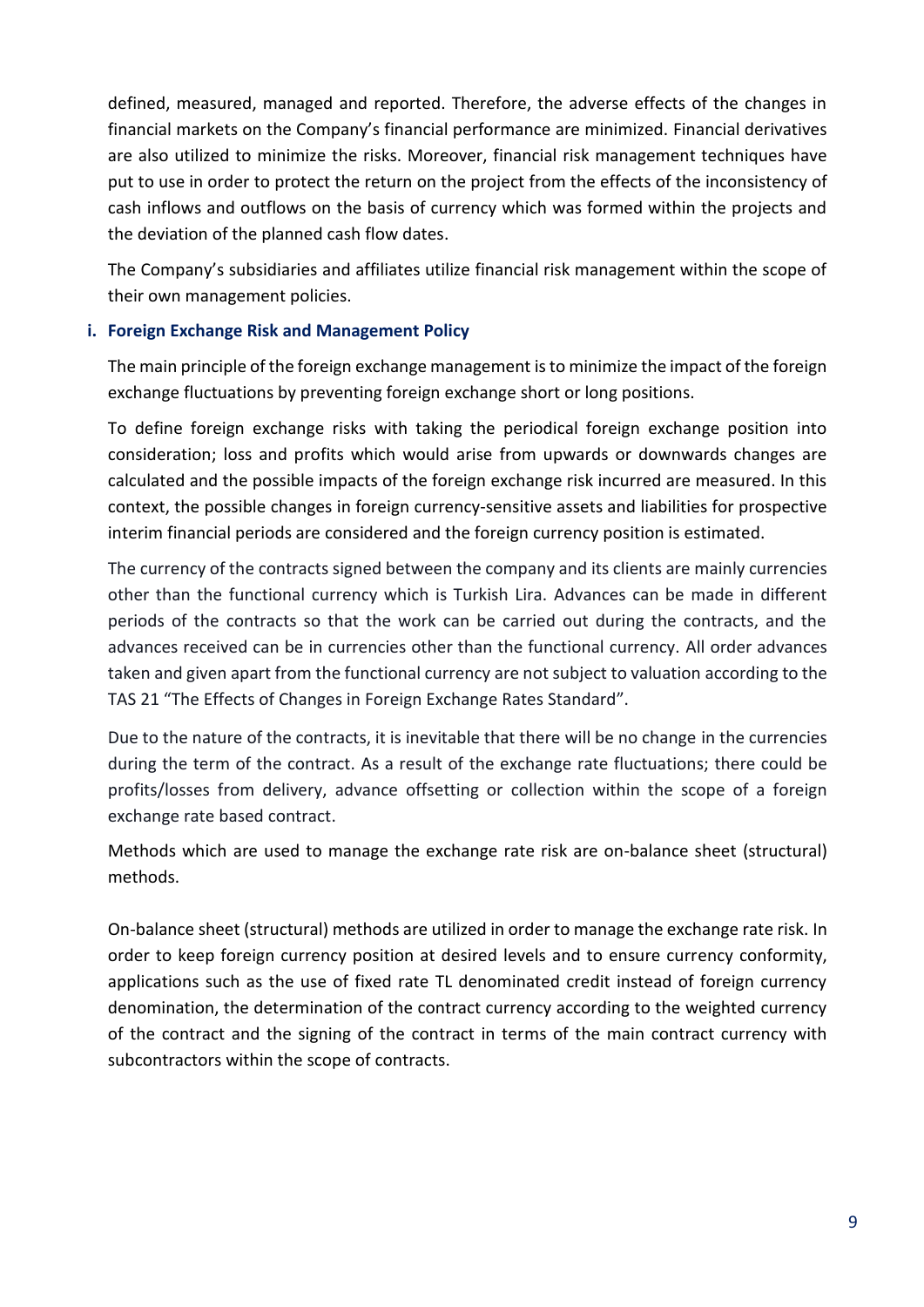#### **ii. Interest Risk and Management Policy**

In determining the interest risk, the difference between the interest rate sensitive assets and liabilities is analyzed and calculated in a certain condition. In the scope of fund management, sensitivity analysis is performed when the interest risk of interest sensitive assets in the portfolio is measured.

As of 31 March 2018, the sum of SSDF loans is USD 24,7 million. It is estimated that the interest rate does not constitute a risk due to the fact that the loans have fixed interest rates.

As of 31 March 2018, the loan balance of USD 104,2 million, of which USD 25 million and TL 263,3 million are used from Türk Eximbank. The interest rate of the loans is fixed for 240 days. Since the Company does not use floating rate loans, interest risk is considered to be low.

#### **iii. Liquidity Risk and Management Policy**

Liquidity Risk comprises the risks when the matured liabilities cannot be fulfilled, when the increase in assets cannot be funded and the risks which arise due to the transaction realized in non-liquid markets.

Liquidity risk is managed by considering short term liabilities, assets with high liquidity, anticipated cash flows and balance sheet maturity ladder. Through this scope, sufficient level of cash and assets which may be convertible to cash is maintained, attention is paid that the Company finances its activities without using any loans and the resources of funding are varied by keeping the commercial bank credit limits ready for any cash requirement. As of 31 March 2018, 39% of the short-term and long-term liabilities comprise of advance payments received therefore as there is no discrepancy in maturity dates, therefore liquidity risk is considered to be low.

#### **iv. Credit Risk and Management Policy**

The substantial part of the Company's current credit balance comprises of the performance guarantees and advance payment guarantees (letter of guarantees) granted to the customers in the scope of the contracts and which are showed off-balance sheet.

Within this scope, in the context of the management of the credit limits in the bank, periodically risk counterparts are followed and transactions are carried out in order to deduct the letters of guarantees for the completed contracts without delay.

#### **v. Capital Risk Management**

Through the capital management of the Company, enabling a debt-equity balance that would minimize the financial risks and costs is taken care of. The objective of the Company is to guarantee a consistent growth by the means of the funds gained through its activities while providing its shareholders a regular dividend income.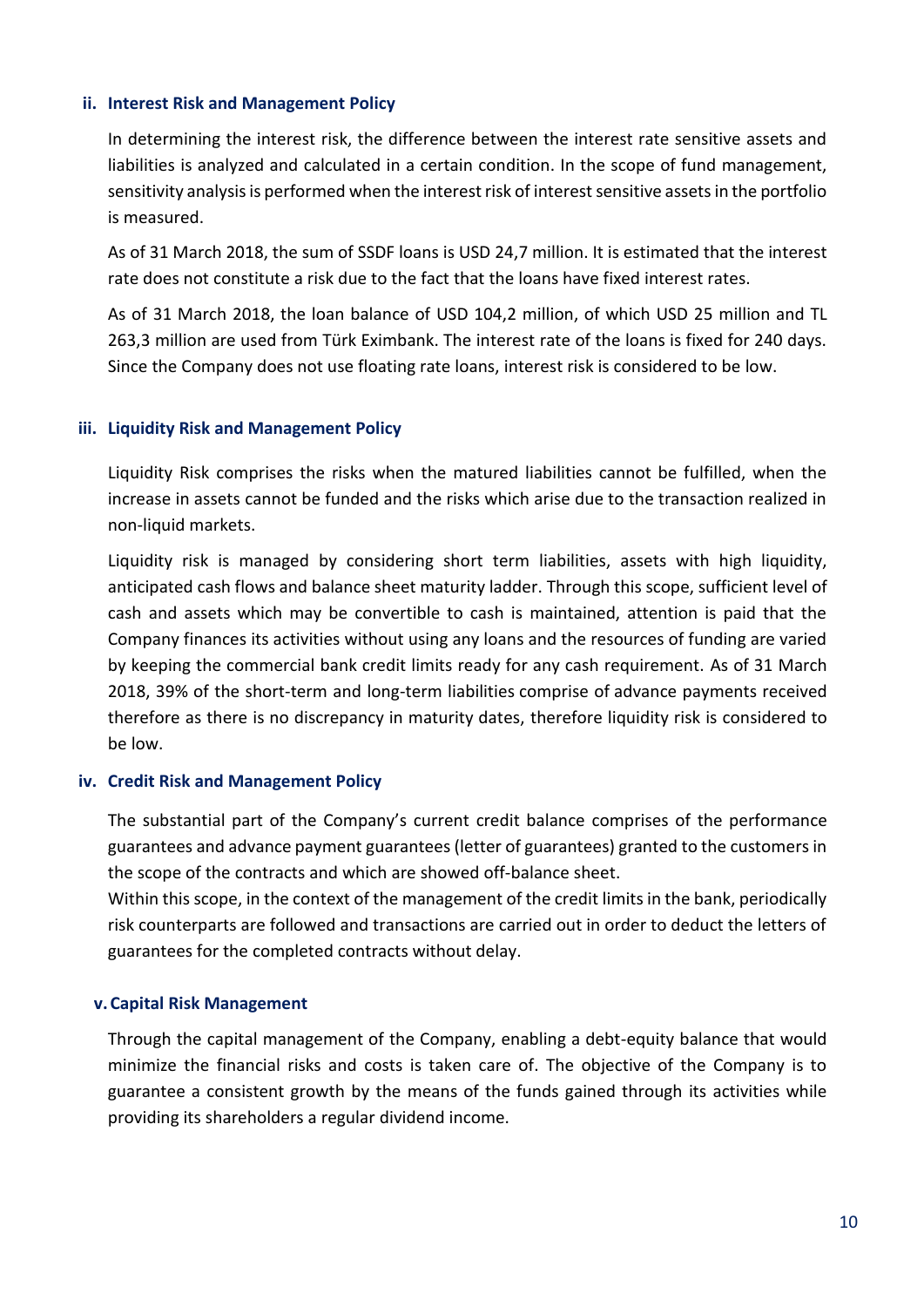#### <span id="page-13-1"></span><span id="page-13-0"></span>**9. Other issues not included in the financial statements but which would be beneficial to the users**

 As of 31 March 2018, the Company has a backlog of USD 7,5 Billion and these orders include the period until 2025.

• No Extraordinary General Assembly was held during the period between 1 January  $-31$ March 2018.

#### **10. Significant events between 1 January – 31 March 2018 fiscal period and the Board of Directors Meeting date when the corresponding financial statements shall be negotiated**

The amount of contracts signed after the balance-sheet date by the Group is approximately USD 382 Million.

İbrahim BEKÂR has been assigned as the Transportation, Security, Energy & Automation Systems (UGES) Business Sector CEO and the Vice President.

During the General Assembly Meeting held on 2 April 2018, the following has been resolved;

- **1.** Increase of our Company's issued share capital in the amount of TL 1.000.000.000 (one billion Turkish Liras) by TL 210.000.000 (two hundred ten million Turkish Liras) to TL 1.210.000.000 (one billion two hundred ten million Turkish Liras) within the registered capital ceiling of TL 2,000,000,000 (two billion Turkish Liras) as per the Capital Markets Law and related communiqués; *(ii)* issuance of 210.000.000 shares with a nominal value of TL 210.000.000 as group B registered shares and public offering of such shares over the offer price to be determined at a later stage, within the price range to be specified as per the related capital markets and stock exchange legislations, which can exceed the nominal value of the shares; *(iii)*  sale of the shares to be offered to public by blank endorsement;
- **2** restricting the pre-emption rights of our current shareholders with respect to the shares to be issued through the capital increase in favor of investors within the scope of public offering;
- **3** Authorisation of our Board of Directors for the determination of principles of the sale including, whether the offered shares will be issued as premium or discounted shares and conditions of such shares under such circumstances; authorisation of our Board of Directors for determination of the number of shares to be offered to public and the capital increase ratio, within the limit stated in the first paragraph;
- **4** Preparation of a statement on capital increase by the Board of Directors as per Article 457 of the Turkish Commercial Code ;
- **5** Preparation of the Prospectus as per the Capital Markets Law and related communiqués and submission of such Prospectus to the approval of the Capital Markets Board;
- **6** Application to Borsa Istanbul A.Ş for the quotation of the shares to be issued through capital increase and execution of all necessary transactions before the Central Securities Depository by the Board of Directors;
- **7** Execution of all necessary transactions for the cancellation of the unsold shares in 6 (six) days following the expiry of the sale period of the offered shares as per the Capital Markets Law and related communiqués as per the article 25 of the Communiqué on Shares (VII-128.1) and authorisation of our Board of Directors in that respect,;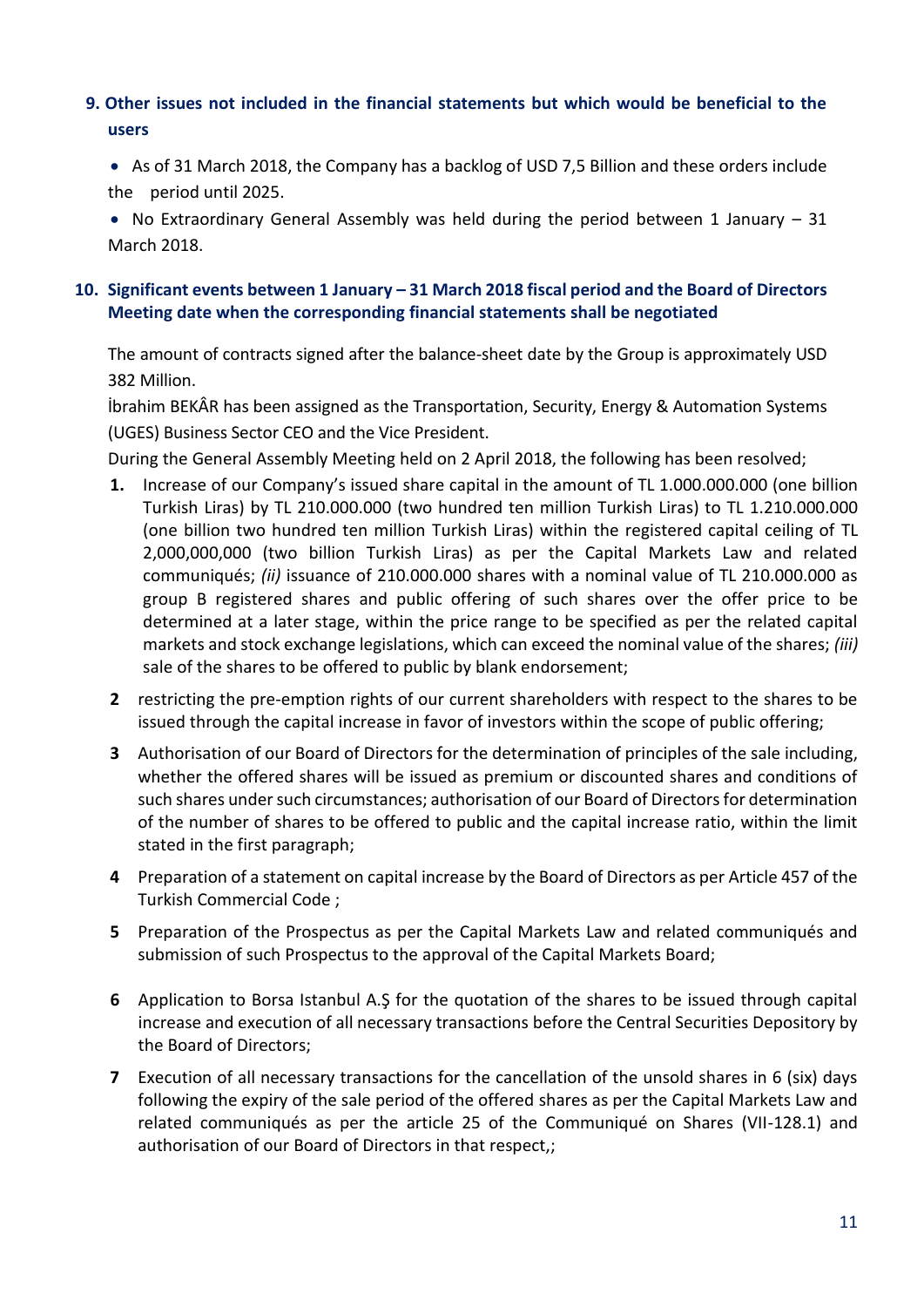- <span id="page-14-0"></span>**8** Adoption of a resolution regarding the completion of the capital increase transactions as per the Article 18/7 of Capital Markets Law and Article 12(2) of the Communiqué on Principles on Registered Capital System (II-18.1), and authorisation of the Board of Directors for performing all necessary transactions for the capital increase including but not limited to the application with the Ankara Registry of Commerce for registration of the capital increase within 10 days following such resolution.
- **11. Expectations for the progress of the company, significant developments with respect to company activities and financial position, to observe whether past period targets were achieved or not, whether the general assembly resolutions were fulfilled, and in the event the targets were not achieved and the resolutions were not fulfilled, information regarding the reasons and explanations**

The expectations of Group on consolidated financial results for 2018 under normal circumstances are as follows:

| <b>Financial Targets 2018</b>                                                | <b>Financial Targets</b><br>2018<br>(Ratio/Amount) |
|------------------------------------------------------------------------------|----------------------------------------------------|
| Consolidated revenue growth (TL)                                             | $25% - 35$                                         |
| EBITDA (Consolidated and adjusted without foreign exchange rate differences) | $18% - 20$                                         |
| Capital expenditures (Tangible and Intangible)                               | $\approx$ 650 million TL                           |
| Ratio of self-funded R&D to sales                                            | 7% level                                           |

These expectations are based on the yearly average of USD/TL parity to be 4,02 and EURO/TL parity to be 4,89.

The Company, which has been in the most prestigious list since 2006, "Defense News Top 100", published by "Defense News" magazine, aimsto increase its ranking in the list in following years. In 2017, the Company raised its ranking to  $57<sup>th</sup>$  in the list with a USD 1.243 Million defense sales.

In order to achieve the sustainable growth:

 The company titled "YİTAL Mikroelektronik Sanayi ve Ticaret A.Ş." was established in order to operate in the field of micro and nano-sized devices containing semiconductor and similar technological materials. 51% of the company belongs to ASELSAN whereas, TÜBİTAK and Undersecretariat for Defence Industries hold 29% and 20% stake respectively. The company's capital is TL 17.462.500 and establishment has been registered on 4 October 2017.

 The quality and technological perspectives of the cooperation formed with the universities have been increased.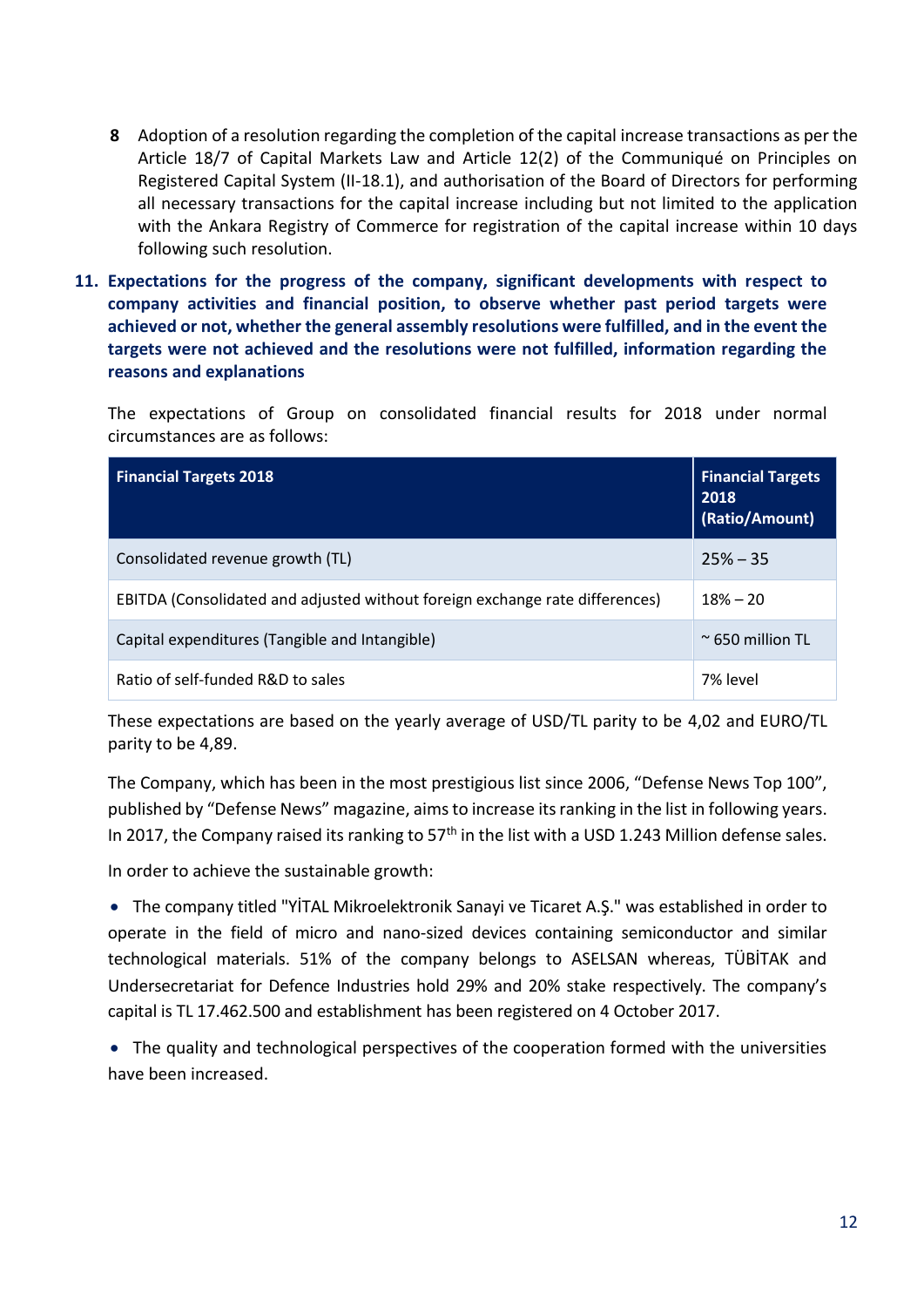ASELSAN employees are provided with the opportunity to study in the work environment with the initiation of ASELSAN Academy Postgraduate Training Program. The program serves the purpose of having the necessary technologies and developing existing technologies.

 The efforts to form an eco-system with the sub-industry companies and SME's have continued.

- <span id="page-15-0"></span>Company is continuing its operations in civil electronic areas which reguires high technology.
- Inorganic expansion will be also evaluated as well as organic expansion.

#### <span id="page-15-1"></span>**12. Compliance Report on Corporate Governance Principles**

The report will be provided with Annex-1 of the year end BOD Report.

#### **13. Research and Development Activities Performed**

The Group, as a leading defense industry establishment, develops advanced technology system solutions on land, air, naval and aerospace platforms, places great importance to Research and Development activities and technological gains since it was founded. Besides, it aims to spend approximately 7% of the annual turnover to its Research and Development activities financed with its own resources.

By following up on all kinds of technological developments pertaining to land, air, naval and aerospace platform product/system technologies, the Company not only applies technology but also designs, develops and produces product/system technologies in order to share or sell with/to national and international collaborations.

Projects are striving at maximum level in order to benefit from the technological opportunities existing in the country aiming to increase the national contribution share. For this purpose, cooperation is made with universities and various R&D organizations and importance is given to the use of local suppliers and subcontractors.

As for the projects carried out within the Group, the Research and Development incentive in compliance with the provisions of the Law on Corporate Tax numbered 5520 and Research and Development center application pursuant to the Law regarding the support of Research and Development activities numbered 5746 are being implemented together. As for non-public R&D projects, the approval of TEYDEB (Technology and Innovation Support Programs Directorate) and ARDEB (Research Support Programs Presidency) is received and are supported by the institutions. Within the Company, there are 6 Research and Development centers within the scope of Defense System Technologies (SST), Radar Electronic Warfare and Intelligence Systems (REHİS), Microelectronics, Guidance and Electro-optics (MGEO), Communication and Information Technologies (HBT), Transportation, Security, Energy & Automation Systems (UGES) Vice Presidencies as well as ASELSAN Research Center of Vice Presidency of Technology and Strategy Management. Currently, 3.032 staff are employed at the Group's Research and Development centers.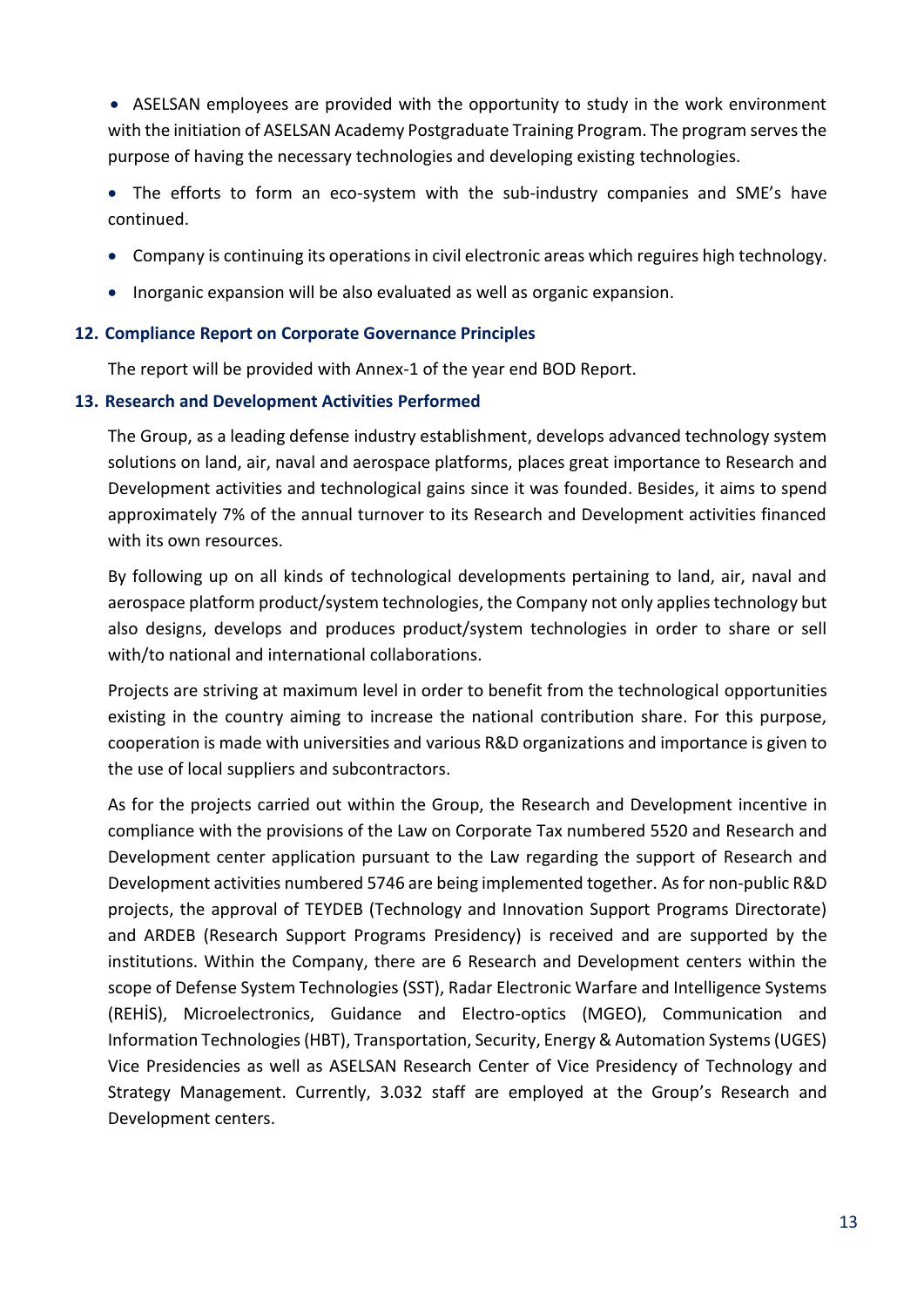

The Group also carry on its activities in Teknokent facility within Middle East Technical University, İstanbul Technology Development Area Teknopark and İTÜ Arı Teknopark within the scope of the Law numbered 4691 on Technology Development Regions. Group employed 314 staff within this region.



#### <span id="page-16-0"></span>**14. Amendments to the Articles of Association during the period along with the reasons**

<span id="page-16-1"></span>In the scope of the increase in the registered capital upper limit of the Copmany which was approved in the General Assembly held on 2 April 2018, the amendment in the Article 6 "The Registered Capital of the Company" in the Articles of Association have been registered on 12 April 2018 and have been published in Turkey Trade Registry Gazette numbered 9560 dated 17 April 2018.

#### **15. The kinds of issued capital market instruments and their amounts, if any**

There has not been such an event within the period.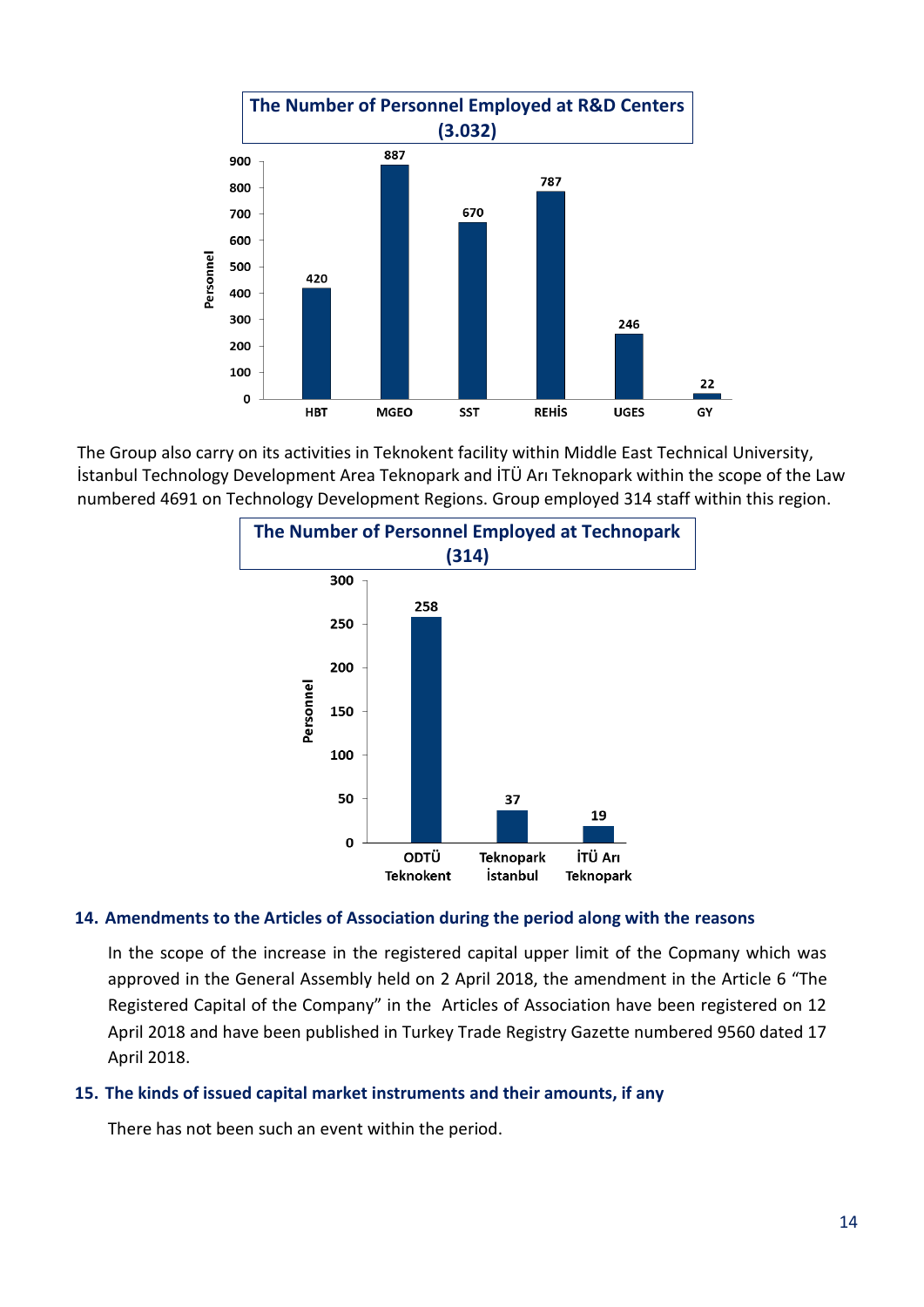#### <span id="page-17-0"></span>**16. The industry that the Company operates in and its position within the sector**

The Company is a leading defense industry establishment developing advanced technology system solutions within land, air, naval and aerospace platforms.

The Company, being an establishment of TSKGV, stands in a position of a technology center within the fields of design, development, manufacturing, system integration, modernization and after sales services of military and civil communication systems, avionics systems, electronic warfare and intelligence systems, radar systems, command and control systems, naval warfare systems, security systems, transportation systems, energy systems, traffic and automation systems electro-optic systems and products.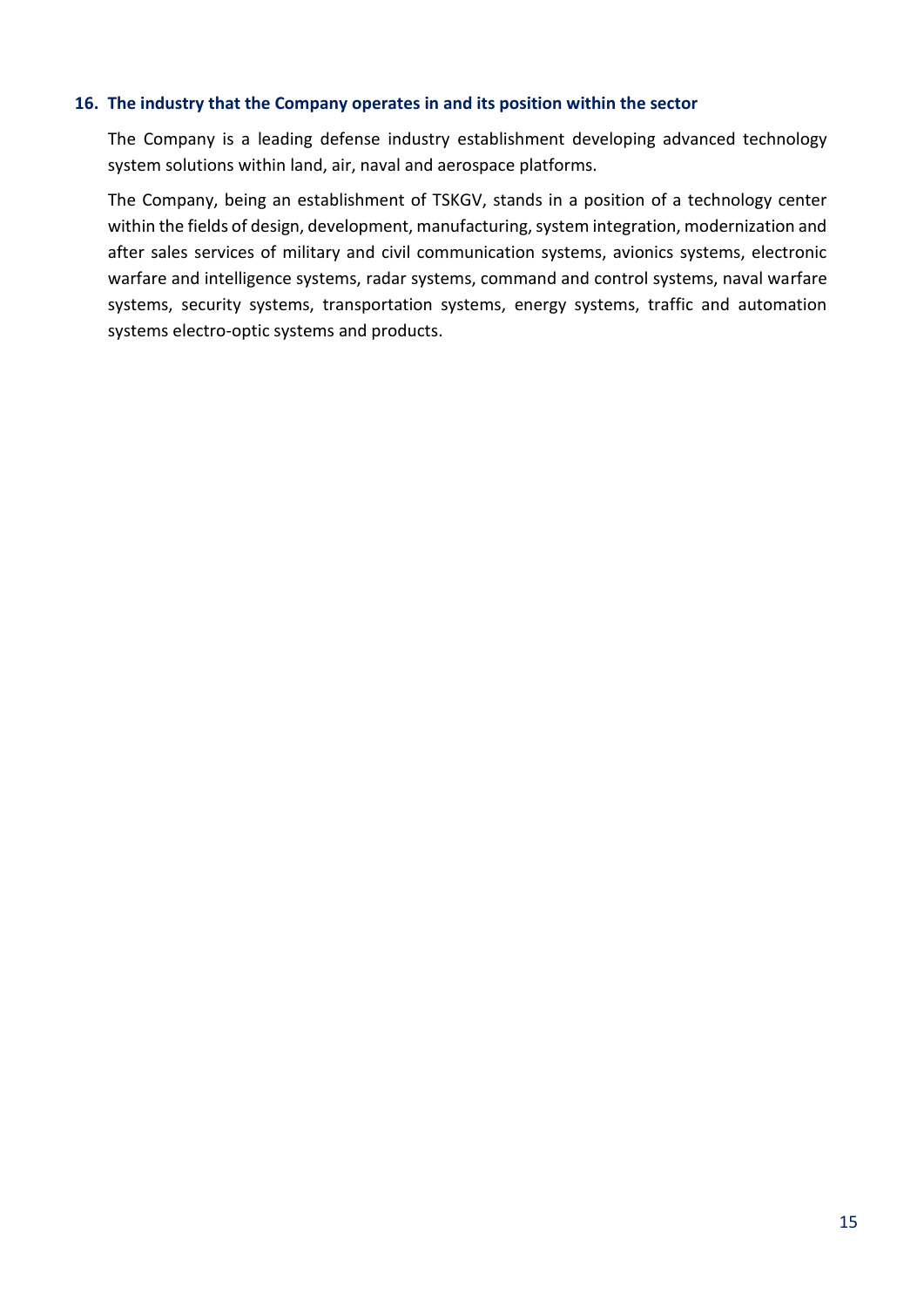Ranking of Company's international, country-wide, sectorial rating systems is showed at table below:

|                                                 | <b>Corporation</b><br><b>Research / Study</b>                                                                                                                                          |                     | <b>Ranking</b> |                |
|-------------------------------------------------|----------------------------------------------------------------------------------------------------------------------------------------------------------------------------------------|---------------------|----------------|----------------|
|                                                 |                                                                                                                                                                                        | Period <sup>1</sup> | <b>Current</b> | <b>Prior</b>   |
| • International<br>Ranking                      |                                                                                                                                                                                        |                     |                |                |
| Defense News Magazine                           | Defense News Top 100                                                                                                                                                                   | 2017                | 57             | 58             |
| <b>SIPRI</b>                                    | SIPRI Top 100                                                                                                                                                                          | 2017                | 67             | 72             |
| <b>European Commision</b>                       | World R&D Expense Top 2500 Company                                                                                                                                                     | 2017                | 1.204          | 1.228          |
| <b>Mentor Graphics</b>                          | PCB Technology Leadership Awards (TLA) -<br>Printed Wiring Board Technology<br>2017: "Computers, Blade & Servers, Memory<br>Systems" category<br>2016: "Military & Aerospace" category | 2017                | $\mathbf{z}$   | $\overline{2}$ |
| • National<br><b>Ranking</b>                    |                                                                                                                                                                                        |                     |                |                |
| <b>Istanbul Chamber of</b>                      | ICI 500 Top Industry Companies                                                                                                                                                         | 2017                | 20             | 23             |
| Industry                                        | ICI 500 - Private Companies                                                                                                                                                            | 2017                | 19             | 21             |
| <b>Fortune Magazine</b>                         | The Top 500 Companies                                                                                                                                                                  | 2017                | 41             | 54             |
| Capital Magazine                                | The Top 500 Private Companies                                                                                                                                                          | 2017                | 50             | 65             |
|                                                 | Sustainability Index                                                                                                                                                                   | 2017                | No Ranking     |                |
| <b>BIST (Borsa Istanbul)</b>                    | Corporate Management Index                                                                                                                                                             | 2017                | No Ranking     |                |
|                                                 | BIST Top 30 Index                                                                                                                                                                      | 2017                | No Ranking     |                |
|                                                 | <b>BIST Top 30 Market Value Sequence</b>                                                                                                                                               | 2017                | 6              | 8              |
| TEA (Turkey Exporters'<br>Assembly)             | Top 1000 Exporters                                                                                                                                                                     | 2017                | 108            | 101            |
| <b>Turkish Time Journey</b>                     | Study of Research and Development Top 100                                                                                                                                              | 2017                | $\mathbf{1}$   | $\mathbf{1}$   |
| Deloitte                                        | Technology Fast 50 / Big Star Category                                                                                                                                                 | 2017                | 1              | 1              |
| <b>Brand Finance</b>                            | Most Valuable Firms (100 Brands)                                                                                                                                                       | 2017                | 33             | 46             |
|                                                 | Bloomberg Businessweek   Top 50 Firms (Between Universities)                                                                                                                           | 2017                | 4              | 9              |
| Universum                                       | Ideal Employers (Engineering and Information<br>Technologies- 100 Companies)                                                                                                           | 2017                | $\mathbf{1}$   | 4              |
| <b>Turkish Patent Institute</b>                 | TÜRKPATENT Leauge (Top Ten Company<br><b>Making National Patents)</b>                                                                                                                  | 2017                | 5              |                |
| Ministry of Science,<br>Industry and Technology | Top of the Private Sector R&D Centers / R&D<br>Centers Performance Index / Defence<br><b>Industry Sector</b>                                                                           | 2017                | 1              | 1              |
| <b>CDP</b> (Carbon Disclosure<br>Project)       | Firms Which Have Well Management of<br>Climate Changes and Highest Greenhouse Gas<br><b>Emission Performance (Turkey)</b>                                                              | 2017                | No Ranking     |                |
| TESİD                                           | Innovativeness and Creativeness Awards/<br>Developing Innovative Product Process<br>Awards Between Big Firms                                                                           | 2018                | No Ranking     |                |
| Fortune Turkey and Data<br>Expert               | 50 Most Effective Human Resource Manager                                                                                                                                               | 2018                | No Ranking     |                |

<sup>1</sup> *"Related period" is the year which rankings have been explained.*

 $\overline{a}$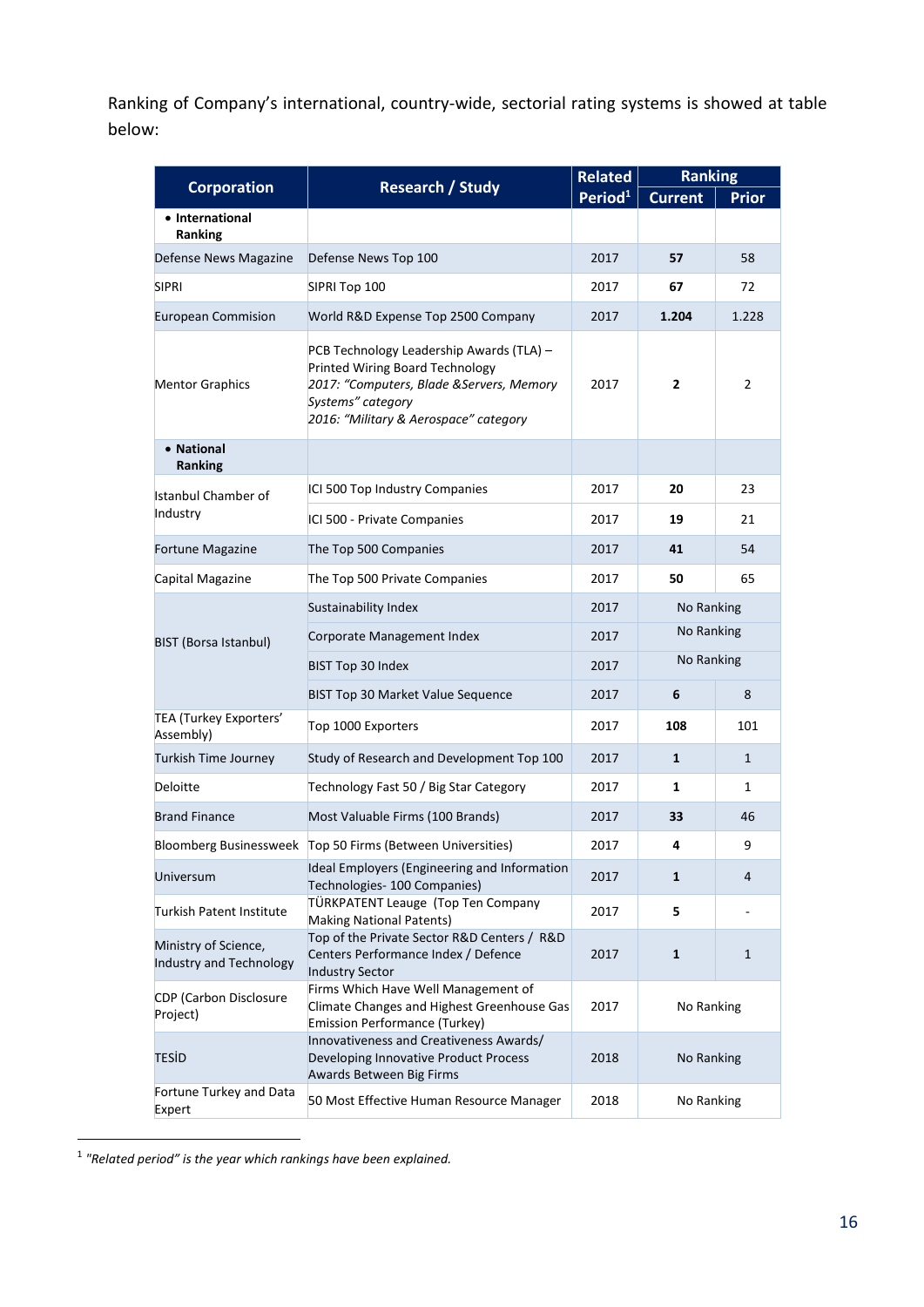#### <span id="page-19-0"></span>**17. Progress in investments and degree of incentive utilization if any**

#### **Progress in Investments**

Directing the Company's resources to profitable, high value added fields, where advanced technology is used, is anticipated in the first place by considering the global tendencies, technological developments and the actual and prospective requirements of all customers, particulary Turkish Armed Forces. The investments within the Company are carried out after detailed consideration of the technological plans, strategic plans and project requirements.

During the current period, the investments, which will meet the needs of substructure and equipment in order to be used in research and development project have been sustained in compliance with the investment scheme in accordance with the policy of efficient use of resource.

#### **Incentives that Company has benefitted**

Income tax withholding incentive, insurance premium support, stamp tax exemption and Research and Development incentive are utilized within the scope of the Law numbered 5746. In accordance to the Law regarding the Incentive of Research and Development Activities numbered 6676 published on Official Gazettes numbered 29636 on 26 February 2016 and The Law Regarding the Amendments on Delegated Legislation, the content of the law and incentives has been broadened and additional exceptions has been given. Income tax withholding incentive, insurance premium support and stamp tax exemption is utilized by being calculated over the salaries of the Research and Development personnel and not being paid to the relevant institution and the Research and Development discount is utilized by means of applying a discount on the corporate tax return. Aforesaid law is valid until the date of 31 December 2023.

Within the scope of the Teknokent Law numbered 4691, incentive on withholding income tax, insurance premium support and stamp tax exemption is applied. These are utilized by making calculations on Research and Development and software personnel wages and not being paid to the related institution. The gain obtained with reference to the execution of Technology Development Zones Law numbered 4691 is exempted from the corporate tax of 31 December 2023.

Between the period 1 January - 31 March 2018 because of having Research and Development centers, TL 20.000 Thousand within the scope of income tax withholding incentive, promotion of insurance premium, stamp duty exception; as a result of being active at ODTÜ Teknokent, İstanbul Technology Development Area Technopark and ITU Arı Technopark TL 2.978 Thousand incentives have been used.

Within the scope of the Research and Development Law No 5746 and Teknokent Law No 4691, TL 19.177 Thousand Corporate Tax advantage has been gained as of 1 January-31 March 2018 period.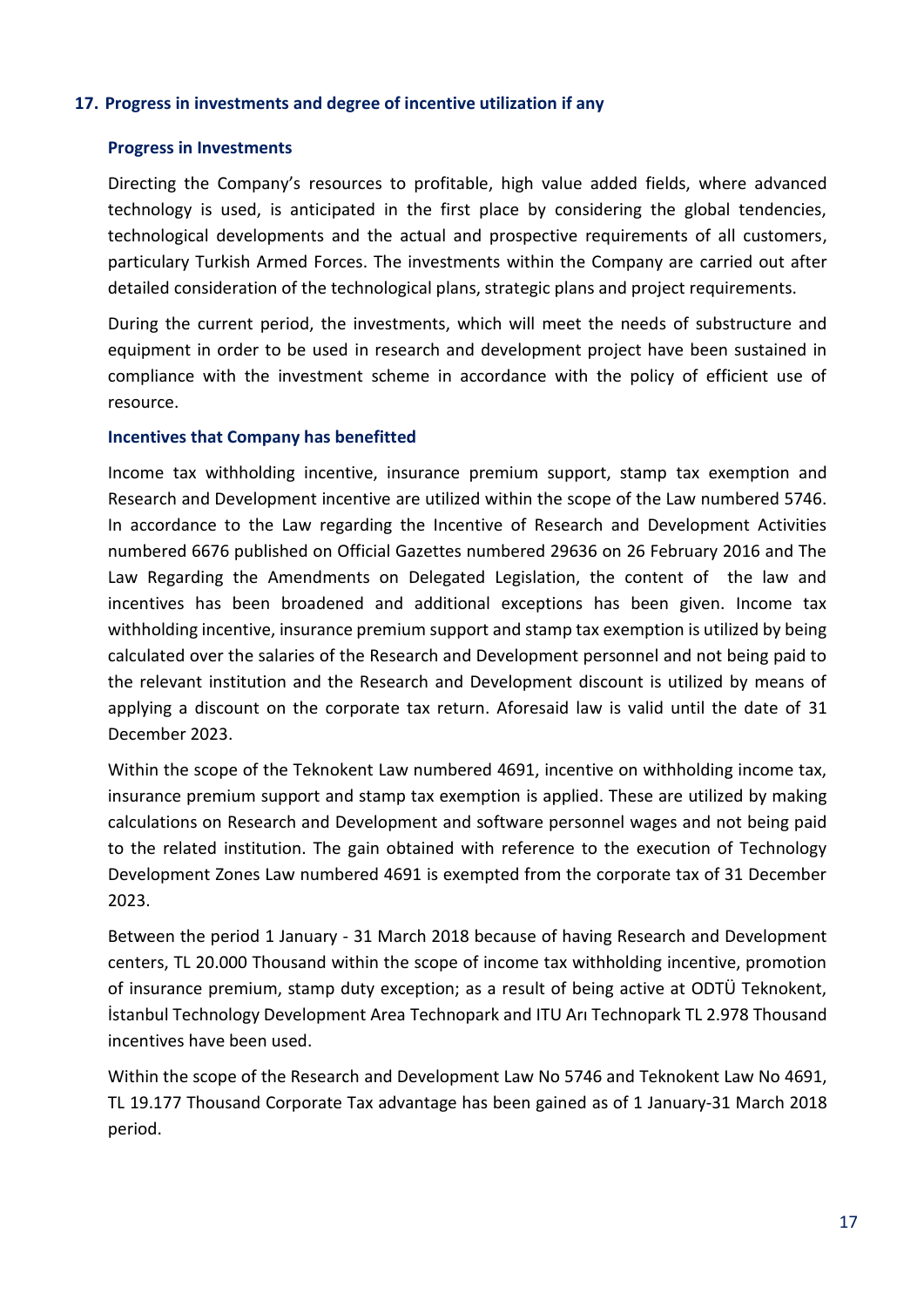At periods when Group's Research and Development expenses, which is subject of Research and Development discount, is higher than the principal amount of Research and Development discount which is indicated at corporate tax return, Corporate Tax ratio is 22% for the years 2018-2019 and 2020 and 20% for the next years of distinction amount is evaluated as deferred tax income at financial tables.

The 1501 Industrial Research and Development Projects Support Programme has been established in order to encourage the Research and Development operations of the companies creating added values at company level and to contribute to the enhancement of the Research and Development ability of the Turkish industry by this means. Projects within the scope of 1511-Prioritized fields' research technologies development and innovation programme came into force as of 2013. The support process of the projects have been initiated as of July 2010 by 1509 EUREKA-International Industrial Research and Development Projects Support Program where market oriented projects for developing products and processes to be commercialized in short term are supported the Group have benefited from the incentives. In addition to these, TÜBİTAK 1003 Research Support programs were implemented within the scope of the projects entered into implementation in 2017 and the Company benefited from the incentives. (TL 3.338 Thousand)

Within the scope of SAN-TEZ Research and Development support programme aimed at supporting the postgraduate and/or doctorate thesis works which shall contribute to increasing the competitiveness in international markets by means of commercializing the scientific studies at the universities and institutionalizing the University – Industry cooperation, 4 Projects are ongoing.

The 1007 Public Institutions Research and Development Project Support Program has been formed in order to meet the requirements of the Public Institutions with Research and Development or to support the projects aimed at solving their problems. In scope of this support 8 Research and Development projects are still ongoing.

Within the context of the European Commission  $7<sup>th</sup>$  Cooperation Framework Programs, 6 integration projects were executed. In the "Circulation of the Researchers, Return Grants; Individual Support Private Programme" within the scope of the European Commission 7<sup>th</sup> Cooperation Framework Programmes, 4 projects have gone into effect in the years 2010 and 2011.

Within the Decision Regarding the Governmental Grant in Investments, there are 6 Investment Incentive Certificates taken from the Turkish Republic Prime Ministry Under secretariat for Treasury General Directorate of Incentives and Implementation. With such incentive certificates, VAT exemption and customs tax exclusion are utilized. (TL 4.424 Thousand)

VAT exemption is applied in domestic and foreign purchases and customs tax exemption is used in foreign purchases. (TL 191.950 Thousand)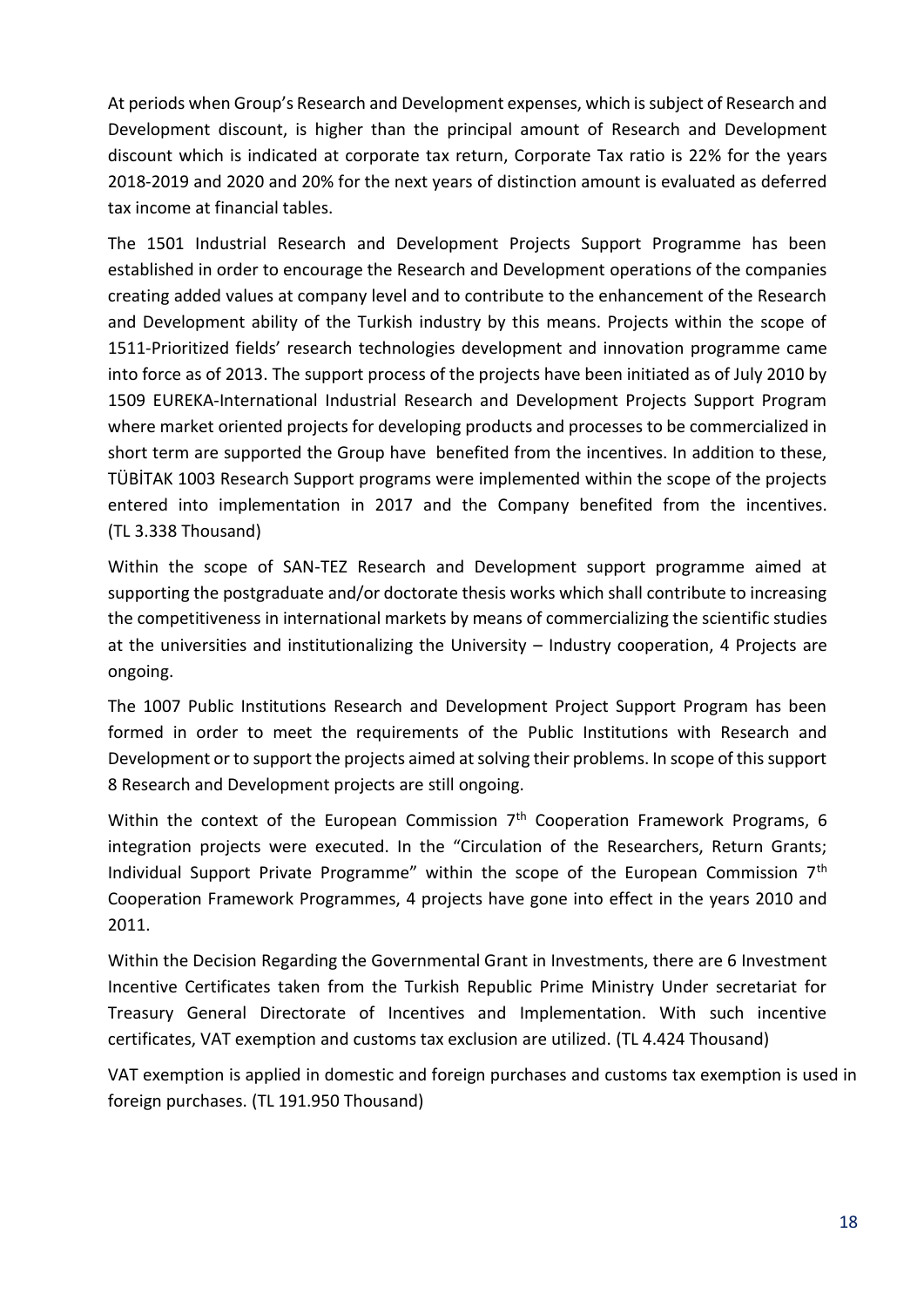The sources, amounts and types of the incentives utilized are summarized in the table below collectively.

| <b>The Source of Incentives</b>                                                            | <b>Type of Advantage</b>                                | 31 March 2018<br><b>Amount (Thousand TL)</b> |
|--------------------------------------------------------------------------------------------|---------------------------------------------------------|----------------------------------------------|
| VAT Law umbered 3065                                                                       | <b>VAT Return</b>                                       | 191.950                                      |
| Research and Development Promotion<br>Law numbered 5746                                    | Income tax withholding, Insurance<br>Premium, Stamp Tax | 20.000                                       |
| Research and Development Promotion<br>Law numbered 5746 and Teknopark Law<br>numbered 4691 | Corporate Income Tax                                    | 19.177                                       |
| Ministry of Economy Investment Incentive                                                   | VAT and Customs<br><b>Duty Exemptions</b>               | 4.424                                        |
| Support Programme<br>(TÜBİTAK 1003, 1501, 1511, 1509)                                      | <b>Monetary Support</b>                                 | 3.338                                        |
| Teknopark Law numbered 4691                                                                | Income tax withholding, Insurance<br>Premium, Stamp Tax | 2.978                                        |
| <b>TOTAL</b>                                                                               |                                                         | 241.867                                      |

#### <span id="page-21-0"></span>**18. Explanations including the qualities of the production units of the company along with the capacity utilization rates and their developments, general capacity utilization rate, developments in the manufacturing of the products and services which are subjects to activity, amounts, quality, circulation and the prices compared with the previous period figures**

The capacity utilization shows how much of total production capacity is used. It is calculated by dividing the realized production capacity (Realized personnel hours) to the potential production capacity (Number of personnel x 8,5 hours x work day). The capacity utilization for the period 1 January - 31 March 2018 was realized at the level of 103%. Substantial part of the production has occurred as order based production. Research and Development activities are carried out for the products designed to be tailored through customer requirements. There is variation between qualities, quantities and prices between the systems and the products.

<span id="page-21-1"></span>The production processes and resource planning have been managed more efficiently upon the usage of Enterprise Resource Planning System (ERPS).

#### **19. The prices, sales revenues, sales conditions of the products and services which are subjects of activity with their improvements within the year, developments in the yield and productivity parameters and the reasons of the substantial changes in these compared to the previous years**

The Company carries out its operations in the basic fields of: "Communication and Information Technologies", "Defense System Technologies", "Radar, Electronic Warfare and Intelligence Systems", "Microelectronics Guidance and Electro-Optics" and "Transportation, Security, Energy and Automation".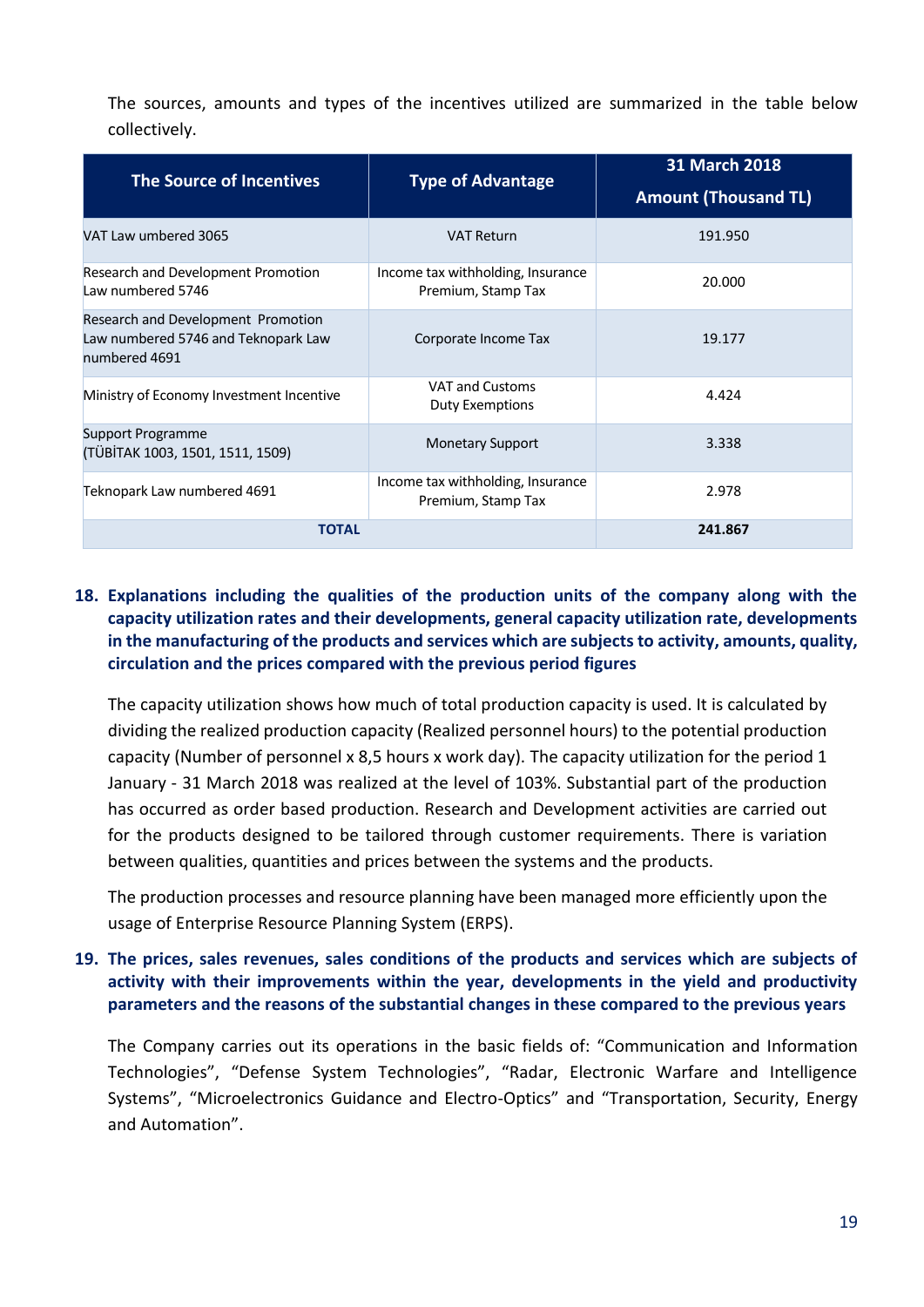According to the relevant sales agreement terms and conditions, the Company's revenue from projects contains order based production, mass production product sales, services, commodities and progress billing sales. Sales terms and conditions are subject to change as for the respective agreements.

As for the consolidated amount of the Group's realized net sales during the period 1 January - 31 March 2018; TL 1.251.039 Thousand of this realized as domestic sales and TL 114.160 Thousand of it realized as foreign sales.



<span id="page-22-0"></span>**20. The basic ratios regarding profitability and liabilities, as calculated on the basis of the financial statements, sales, efficiency, income generation capacity, profitability and liabilities/equity ratios in comparision basis with prior period and information about other matters and future expectations and risks that have been prepared in accordance with Capital Markets Board Communiqué Series: II and No:14.1**

As of 31 March 2018, the Group's financial statements prepared in accordance with the Communiqué Series II, No: 14.1 "Communiqué on Capital Market Financial Reporting Standards" issued by Capital Markets Board, Gross margin is 24%, Operating profit margin (EBIT) is 18%,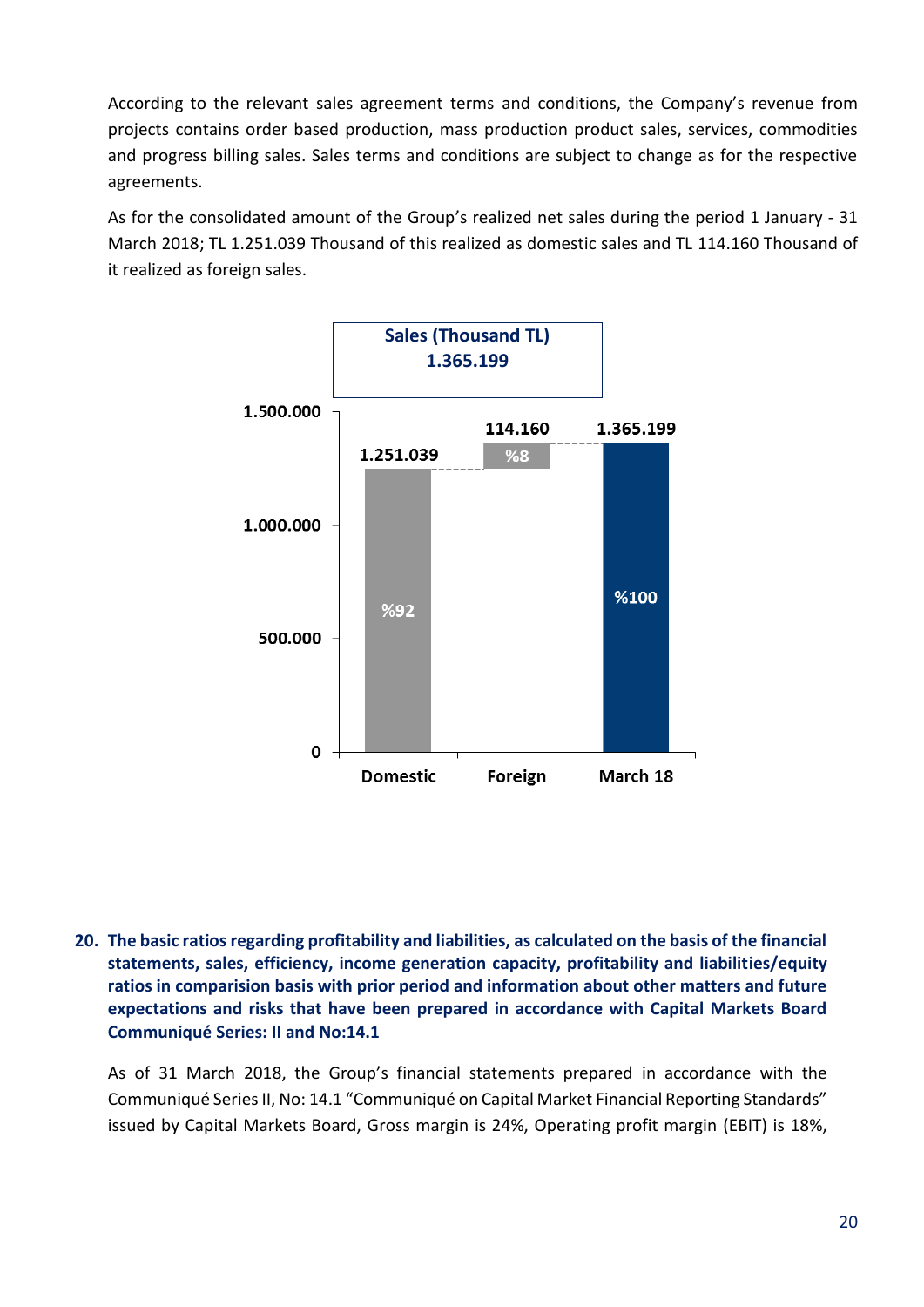Adjusted EBITDA margin is 21% and Net Profit margin is 26%. At the end of the 1<sup>st</sup> Quarter, Return on Equity (ROE) is 30% and Average Net Working Capital/ Net Sales is 40%.

| <b>BASIC RATIOS / CONSOLIDATED</b><br><b>FINANCIAL STATEMENT</b>       | 31 March<br>2018 | 31 December<br>2017 |
|------------------------------------------------------------------------|------------------|---------------------|
| Current Ratio (Acid-test)                                              | 1.7              | 1,6                 |
| Liquidity Ratio                                                        | 0,7              | 0,8                 |
| Short Term Current Liabilities / Total<br><b>Financial Liabilities</b> | %91              | %88                 |
| Total Financial Liabilities / Total Assets                             | %4               | %5                  |

| <b>BASIC RATIOS / CONSOLIDATED</b>                | 31 March | 31 March |
|---------------------------------------------------|----------|----------|
| <b>BALANCE SHEET</b>                              | 2018     | 2017     |
| <b>Gross Profit Margin</b>                        | %24      | %29      |
| <b>Operating Profit Margin (EBIT)</b>             | %18      | %22      |
| <b>Adjusted EBITDA Margin</b>                     | %21      | %25      |
| Net Profit Margin                                 | %26      | %32      |
| Return On Equity (ROE)                            | %30      | %32      |
| Average Net Working Capital / Net<br><b>Sales</b> | %40      | %41      |
| Return on Assets (ROA)                            | %13      | %13      |

<span id="page-23-0"></span>The liabilities of the Group are mainly consist of the short and long term order advances received.

#### **21. Measures planned to be taken to improve the financial structure of the company**

As for the annual budgets and implementations for the period 2017-2019, the Group has adopted the principles as the basis to take care of savings in all kinds of expenditures, to follow up the advances and receivables closely, to pay attention to the proportion of the term and currency in purchasing and sales agreements and the risk status of the domestic/foreign suppliers and sub-contractors.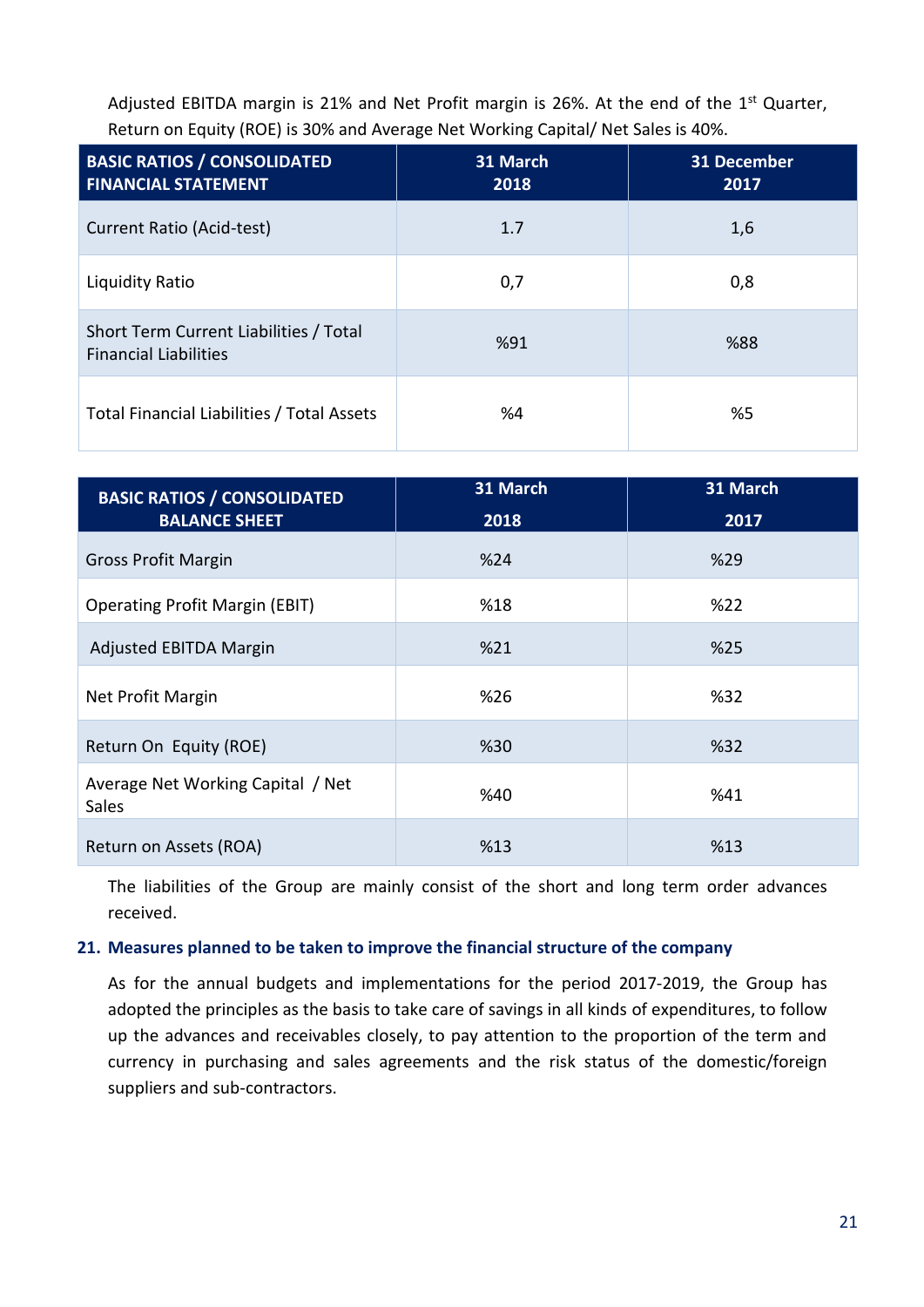#### <span id="page-24-0"></span>**22. Changes in the top management within the period and the names and surnames of whose are on duty**

Changes in the top management within the period 1 January - 31 March 2018 and information regarding the ones on duty are given in the below table:

|           | LIST OF UPPER MANAGEMENT IN SERVICE |                                                                                                      |                               |  |  |  |
|-----------|-------------------------------------|------------------------------------------------------------------------------------------------------|-------------------------------|--|--|--|
| <b>No</b> | <b>Name and Surname</b>             | <b>Duty</b>                                                                                          | Date of<br><b>Appointment</b> |  |  |  |
| 1.        | Haluk GÖRGÜN                        | Chairman/Executive Member of the Board of Directors/CEO                                              | 15.03.2017                    |  |  |  |
| 2.        | Mustafa Murat ŞEKER                 | Vice Chairman/Executive Member of the Board of Directors                                             | 15.05.2013                    |  |  |  |
| 3.        | <b>Mehmet ARIK</b>                  | Independent Member of the Board of Directors                                                         | 02.04.2018                    |  |  |  |
| 4.        | <b>Ercümend ARVAS</b>               | Independent Member of the Board of Directors                                                         | 31.03.2016                    |  |  |  |
| 5.        | Bayram GENÇCAN                      | Member of the Board of Directors                                                                     | 15.03.2017                    |  |  |  |
| 6.        | İbrahim ÖZKOL                       | Independent Member of the Board of Directors                                                         | 15.03.2017                    |  |  |  |
| 7.        | Ercan TOPACA                        | Member of the Board of Directors                                                                     | 15.03.2017                    |  |  |  |
| 8.        | Celal Sami TÜFEKCİ                  | Member of the Board of Directors                                                                     | 02.04.2018                    |  |  |  |
| 9.        | Murat ÜÇÜNCÜ                        | Member of the Board of Directors                                                                     | 15.05.2013                    |  |  |  |
| 10.       | Okan Turan                          | CFO/Vice President (Financial Management)                                                            | 04.01.2016                    |  |  |  |
| 11.       | Yavuz BAYIZ                         | Division CEO/Vice President (Communication & Information<br>Technologies Business Sector)            | 01.09.2014                    |  |  |  |
| 12.       | Alper ÜNSOY                         | Division CEO/Vice President (Microelectronics, Guidance & Electro-<br><b>Optics Business Sector)</b> | 25.05.2017                    |  |  |  |
| 13.       | Oğuz ŞENER                          | Division CEO/Vice President (Radar & Electronic Warfare Systems<br><b>Business Sector)</b>           | 01.09.2014                    |  |  |  |
| 14.       | Mustafa KAVAL                       | Division CEO/Vice President (Defense Systems Technologies<br><b>Business Sector)</b>                 | 01.09.2014                    |  |  |  |
| 15.       | Hezarfen ORUC                       | Division CEO/Vice President (Support Services)                                                       | 01.09.2014                    |  |  |  |
| 16.       | <b>Mehmet CELIK</b>                 | Division CEO/Vice President (R&D and Technology Management)                                          | 14.05.2017                    |  |  |  |
| 17.       | Hüseyin YAVUZ                       | Division CEO/Vice President (Human Resource Management)                                              | 01.09.2014                    |  |  |  |
| 18.       | İbrahim BEKAR                       | Division CEO/Vice President (Transportation, Security, Energy and<br><b>Automation Systems)</b>      | 12.02.2018                    |  |  |  |
| 19.       | Abdülkadir GÖKTAS                   | <b>Internal Audit President</b>                                                                      | 01.09.2014                    |  |  |  |

### <span id="page-24-1"></span>**23. Total amounts of the financial benefits such as attendance fee, remuneration, premium, bonus payments, share profit provided to the managing members and senior executives**

The total amount of the remuneration and similar benefits paid to the senior executives by the Company as for the period that ended on 31 March 2018 is TL 2.249 Thousand.

In the table below, the annual gross total amount of the wages paid to the members of the Company's Main Shareholder Board of Directors and the interests of private health insurance are given.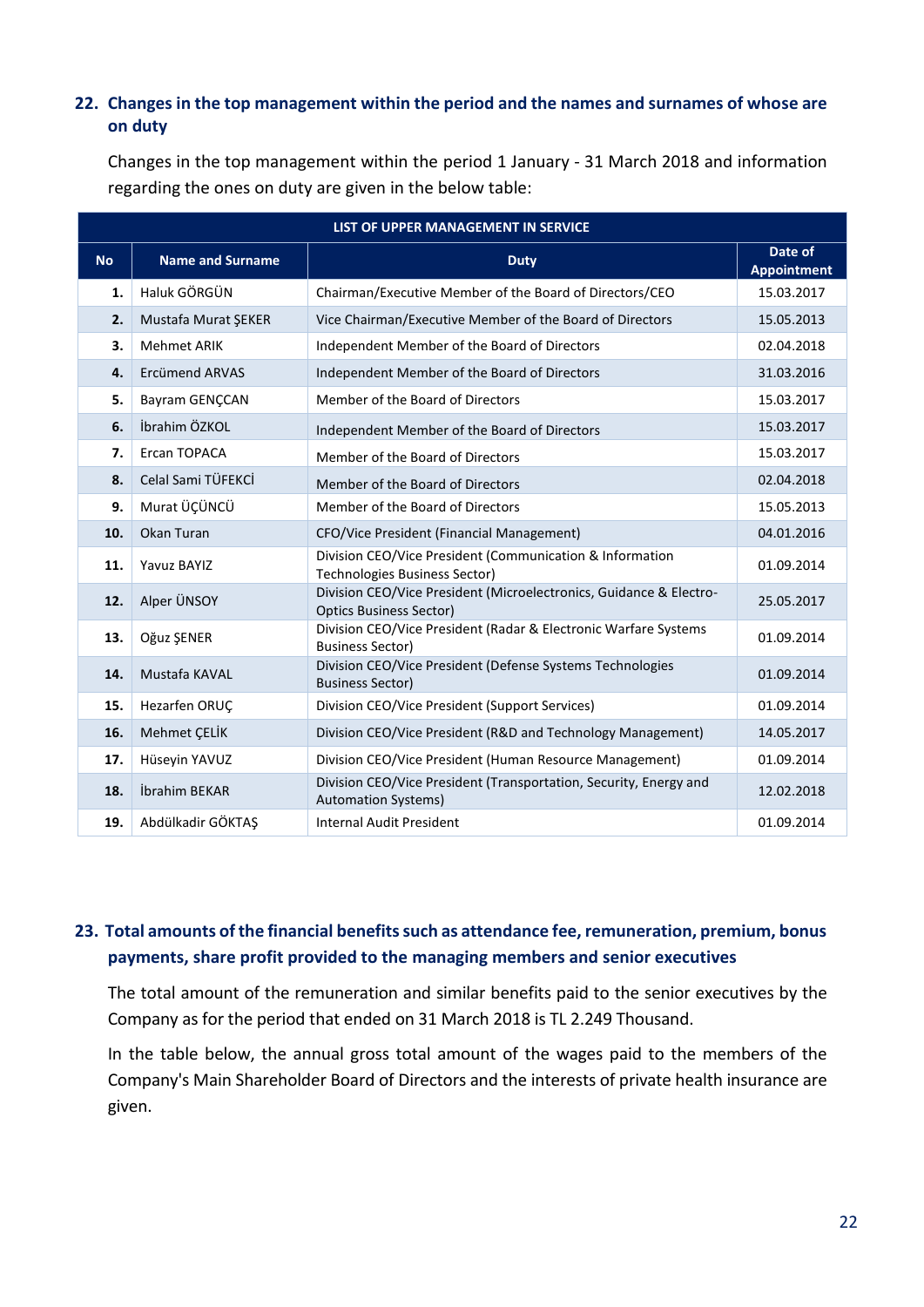#### **ASELSAN ELECTRONICS INDUSTRY AND TRADE INC. LIST OF TOTAL AMOUNT OF FINANCIAL BENEFITS PROVIDED TO THE BOD MEMBERS AND HIGHER LEVEL EXECUTIVES**

| <b>No</b> | <b>Name and Surname</b>                  | <b>Duty</b>                               | <b>Total Amount Paid</b><br><b>Thousand TL</b><br>(Wage and Health<br>Insurance) |
|-----------|------------------------------------------|-------------------------------------------|----------------------------------------------------------------------------------|
| 1.        | Haluk GÖRGÜN                             | <b>BOD Chairman/Executive Member</b>      | 20                                                                               |
| 2.        | <b>Mustafa Murat SEKER</b>               | <b>BOD Vice Chairman/Executive Member</b> | 14                                                                               |
| 3.        | Ziya AKBAS                               | <b>BOD Member</b>                         | 11                                                                               |
| 4.        | Ercümend ARVAS                           | <b>BOD Member</b>                         | 17                                                                               |
| 5.        | Bayram GENÇCAN                           | <b>BOD Member</b>                         | 11                                                                               |
| 6.        | İbrahim ÖZKOL                            | <b>BOD Member</b>                         | 18                                                                               |
| 7.        | Emin Sami ÖRGÜÇ                          | <b>BOD Member</b>                         | 11                                                                               |
| 8.        | Ercan TOPACA                             | <b>BOD Member</b>                         | 17                                                                               |
| 9.        | Murat ÜÇÜNCÜ                             | <b>BOD Member</b>                         | 11                                                                               |
| 10.       | <b>CEO/President and Vice Presidents</b> | <b>Higher Level Executives</b>            | 1.007                                                                            |
|           |                                          | TOTAL                                     | 1.137                                                                            |

#### <span id="page-25-0"></span>**24. Information regarding the allowances granted to the managing members and the senior executives with the travel, accommodation and representation expenses and financial benefits in kind, insurances and total amounts of the similar benefits**

<span id="page-25-1"></span>Total amount of domestic and foreign allowances, travel, accommodation and representation expenses and financial benefits in kind and total amounts of insurances granted to the senior executives and members of the Board of Directors of the Group for the period ended by 31 March 2018 is TL 298 Thousand.

#### **25. Personnel and workers turnover, collective agreement implementations, rights and benefits provided to the personnel and workers**

The Group recruited a total number of 58 people (38 with fixed term contract) as the personnel including fixed-term contracted personnel, disabled and terror-stricken personnel during the period 1 January - 31 March 2018 and the number of people quit for the same period is 69 (9 with fixed- term contracted).

The rights and benefits provided to the personnel by the Company are bonus payments, meal allowances, marriage benefits, maternity benefits, death allowances, transportation, private health insurance, childcare, and kindergarten benefits. The average number of personnel employed by the Group as of 31 March 2018 is 5.544.

<span id="page-25-2"></span>There is no collective bargaining agreement in the Company.

#### **26. Information regarding the donations within the year and social responsibility**

Within the period of 1 January 2017 - 31 March 2018, the Group donated TL 100 Thousand to Kartal Vakfı Genel Müdürlüğü in total.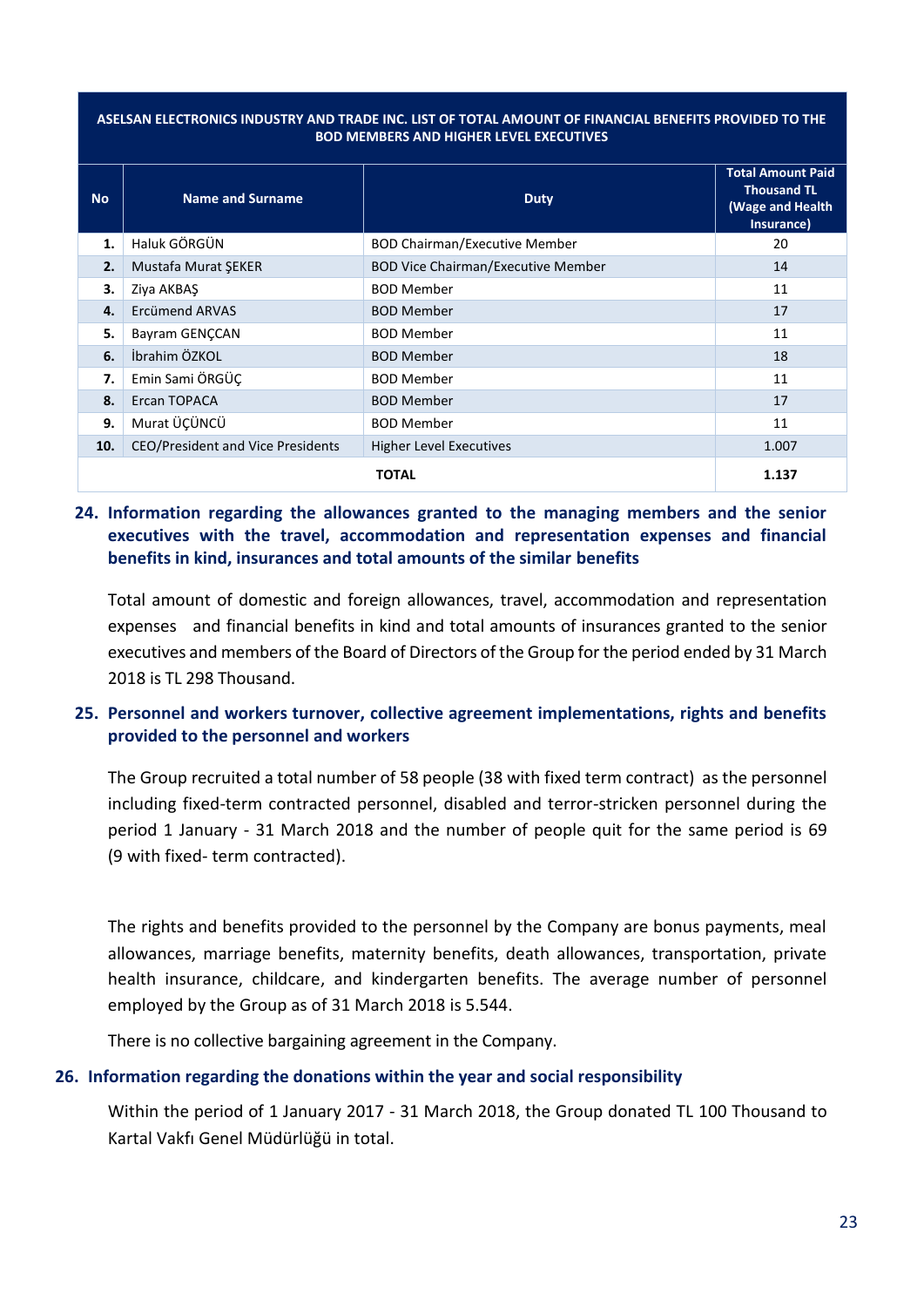#### <span id="page-26-0"></span>**27. Information on Business Partnerships, Associates, Subsidiaries, Joint Ventures and Branches**

- The Republic of Turkey, Sivas, ASELSAN-Optics Joint Venture
- The Republic of Turkey, ASELSAN-Bilkent Joint Venture
- The Republic of Turkey, Gebze, YİTAL A.Ş. Joint Venture
- Jordan, Amman, ASELSAN-Jordan Joint Venture
- Kazakhstan, Astana, ASELSAN-Kazakhstan Joint Venture
- United Arab Emirates; Abu Dhabi, IGG ASELSAN Joint Venture
- Saudi Arabia; Riyadh, SADEC LLC Joint Venture
- Republic of South Africa; Pretoria Branch
- Republic of Macedonia; Skopje Branch
- United Arab Emirates; Abu Dhabi Office
- Saudi Arabia, Riyadh Office
- Qatar, ASELSAN Doha Project Office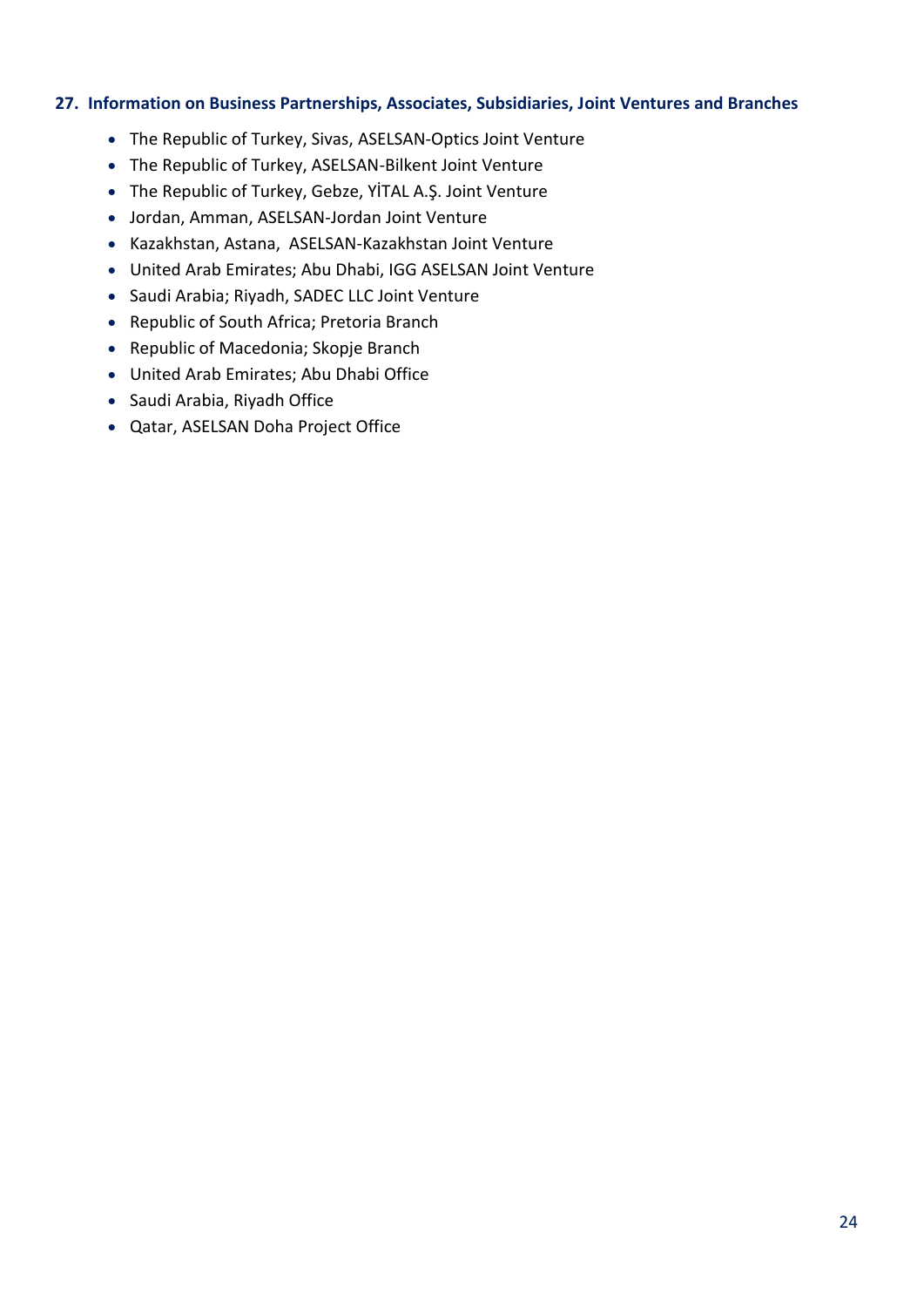#### **Domestic Associates and Subsidiaries**



Assets are given as of 30.03.2018.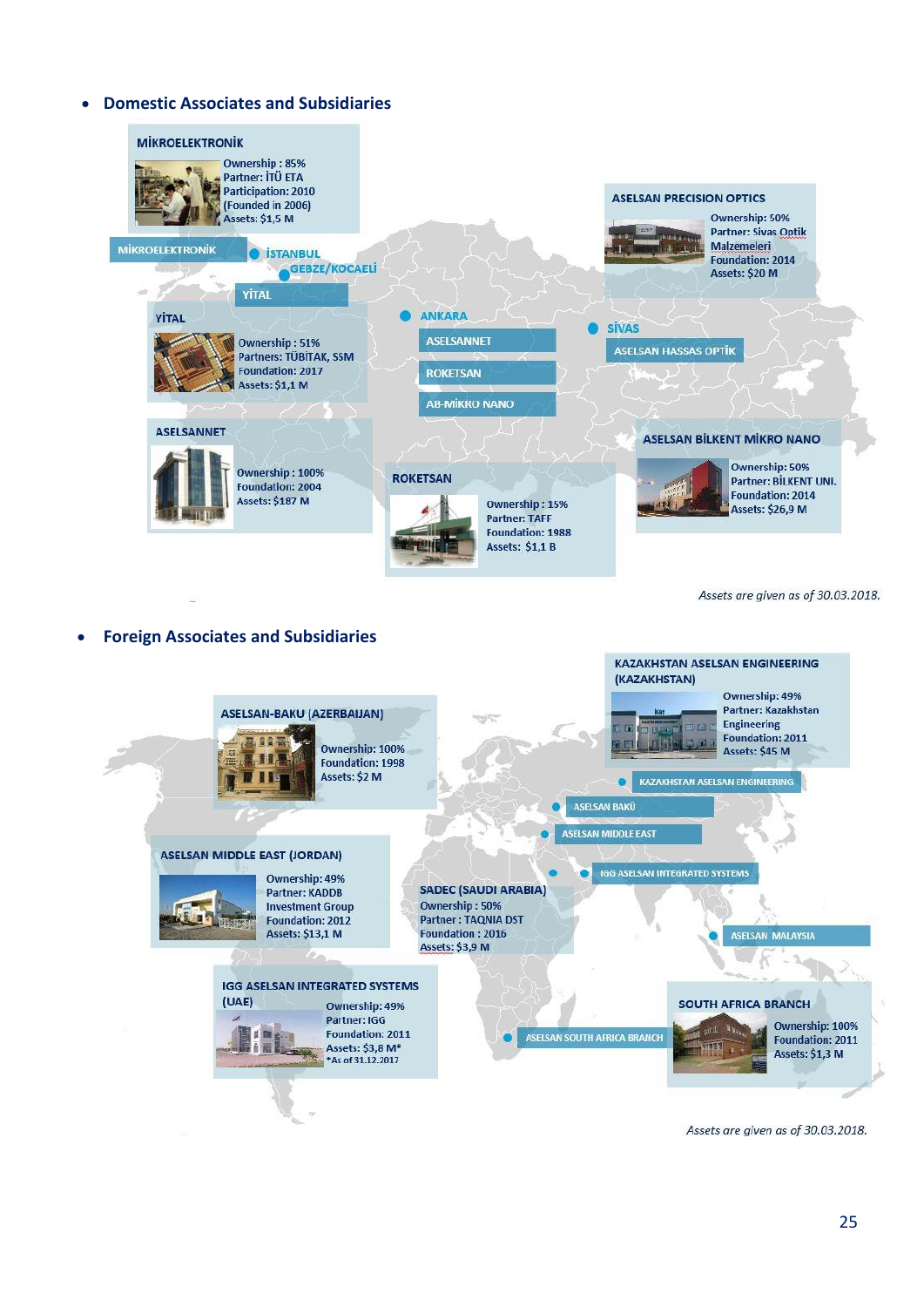#### <span id="page-28-0"></span>**28. Information regarding the shares of the companies subject to consolidation in the parent company**

<span id="page-28-1"></span>There is no cross ownership relation between the companies subject to full consolidation (ASELSANNET, ASELSAN BAKU, Mikro AR-GE, and ASELSAN Malaysia) and equity pick-up method consolidation (ASELSAN Bilkent, ASELSAN Optik, IGG ASELSAN, ASELSAN Kazakhstan, ASELSAN Jordan, SADEC LLC, and YİTAL A.Ş.) and the Company.

#### **29. As for the preparation process of the consolidated financial statements; comments with respect to the principal factors of the internal audit, internal control and risk management systems of the Group and opinion of the managing body**

The controls are carried out by the Enterprise Risk Management and Internal Control Department, Internal Audit Presidency (IAP), Audit Committee and members of the Board of Auditors within the parent company in order to minimize the substantial error risk on the financial statements of the Group. IAP and Audit Committee carry out their duties independent from each other but within the guidance of common objectives and targets, with the aim of maintaining an internal control system, which provides required controls in matters such as the reliability of the financial reporting system, the efficiency of the activities in order to eliminate the operational risks and compliance with the law. Furthermore, the efficiency and sufficiency of the internal control are supported with the directives in effect.

The Committee for Early Determination and Management of Risks' mission is to determine and manage the potential risks which may affect the Company . The committee meets on a periodical basis and directly reports in every two months to the Board of Directors. The report is also shared with the independent audit firm.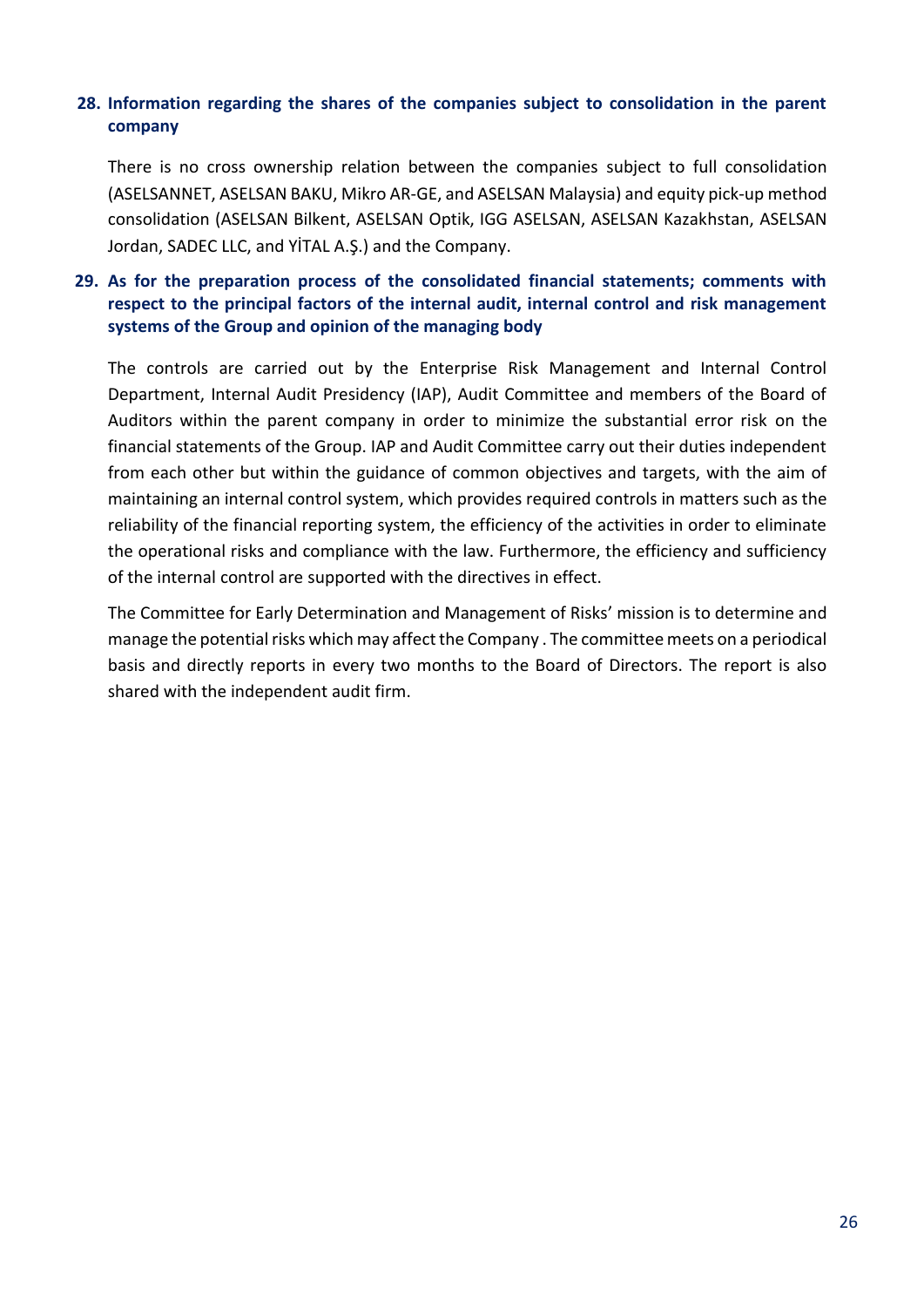#### <span id="page-29-0"></span>**30. Direct and indirect affiliates of the company and information regarding the share ratios**

The Group own 100% of ASELSANNET and ASELSAN Bakü and 85% of Mikro AR-GE, thus these companies are subject to the full consolidation.

The affiliated partnerships, subsidiaries subject to joint management and affiliates of the Group recorded as financial investments and investments valued by equity method, with their participation ratios and amounts are as follows:

| <b>Company</b>                                    | <b>Main Activity Area</b>                                                                                                                                                                                                                                                                                                                 | <b>Share</b><br>(%) | 31 March 2018<br>(Thousand TL) |
|---------------------------------------------------|-------------------------------------------------------------------------------------------------------------------------------------------------------------------------------------------------------------------------------------------------------------------------------------------------------------------------------------------|---------------------|--------------------------------|
| <b>ROKETSAN - Roket</b><br>Sanayi ve Ticaret A.Ş. | All kinds of missiles, rockets, guided ammunition<br>and their launch systems and propulsion systems<br>and rocket fuels, guidance and control systems,<br>algorithms and softwares related to these<br>systems, warheads and other parts of these<br>systems, all kinds of plugs and all kinds of ballistic<br>protection (armor) system | 14,897              | 568.768                        |
| <b>ASELSAN Kazakhstan</b>                         | Manufacture, sale and technical service of<br>electronic and electro-optical devices and<br>systems                                                                                                                                                                                                                                       | 49                  | 39.576                         |
| <b>ASELSAN Jordan</b>                             | Marketing sales and joint production of<br>group products                                                                                                                                                                                                                                                                                 | 49                  | 12.736                         |
| <b>SADEC LLC</b>                                  | Manufacture and sale of radar, electronic<br>warfare and electrooptic products                                                                                                                                                                                                                                                            | 50                  | 8.173                          |
| <b>ASELSAN Bilkent</b>                            | Manufacture of micro and nano-sized<br>devices containing semiconductors and<br>similar technological materials                                                                                                                                                                                                                           | 50                  | 8.463                          |
| <b>ASELSAN Optik</b>                              | Precision optic technology                                                                                                                                                                                                                                                                                                                | 50                  | 7.359                          |
| <b>IGG ASELSAN</b>                                | Production, integration, sales and technical service<br>of high technology products                                                                                                                                                                                                                                                       | 49                  | 4.820                          |
| YİTAL A.Ş.                                        | Production of micro and nano-sized devices<br>containing semi-conductor and similar<br>technological materials                                                                                                                                                                                                                            | 51                  | 2.197                          |
| ASPİLSAN Askeri Pil<br>Sanayi ve Ticaret A.S.     | Manufacture and sale of Ni-Cd, Ni-MH, Li-<br>Ion battery / battery blocks and aircraft<br>battery systems                                                                                                                                                                                                                                 | $\mathbf{1}$        | 147                            |

#### <span id="page-29-2"></span><span id="page-29-1"></span>**31. Information regarding the company's own shares acquired by itself**

There has not been such an event within the period.

#### **32. Comments with respect to the private audit and governmental audit realized within the activity period**

There has not been such the private and governmental audit within the period.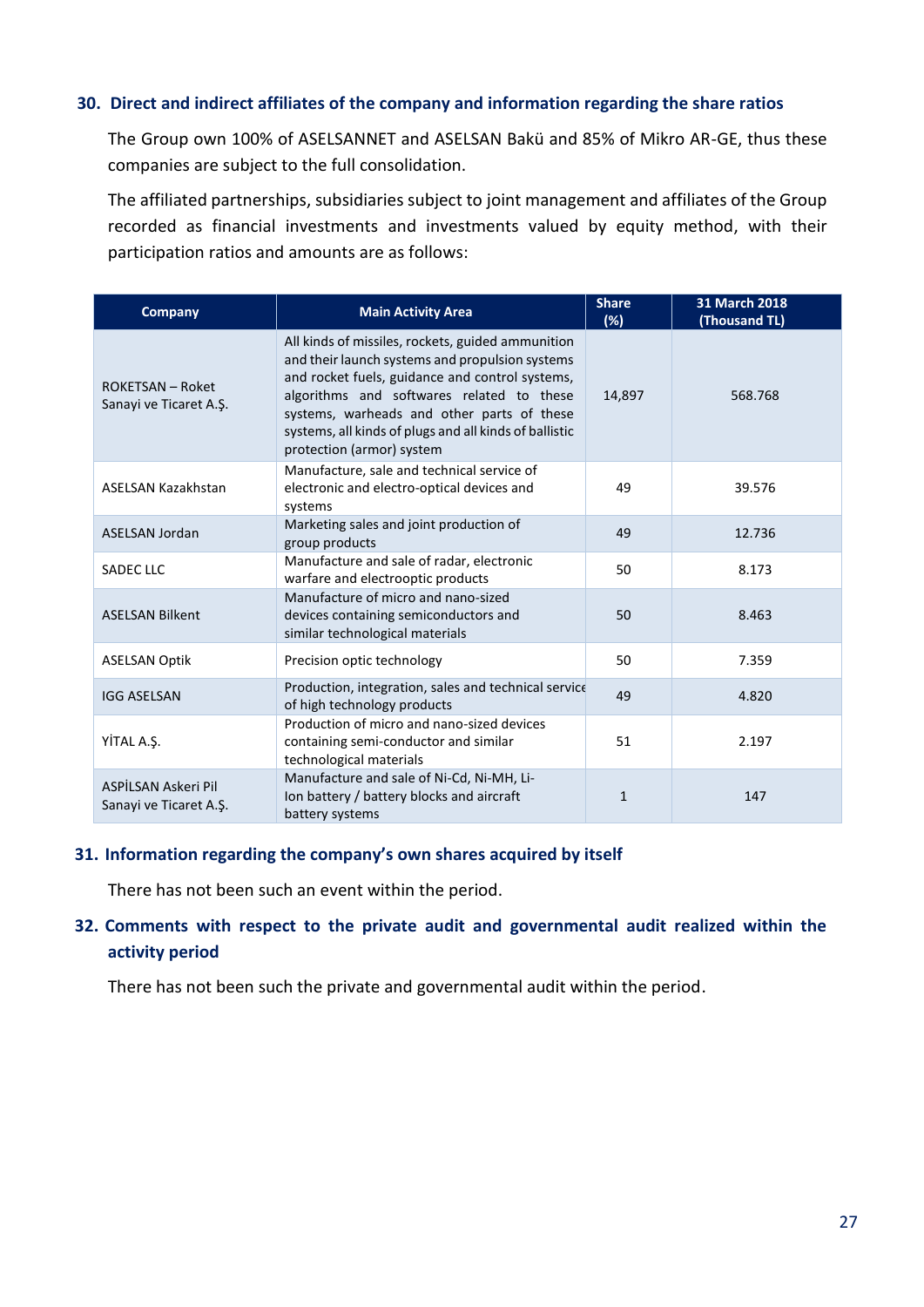#### <span id="page-30-0"></span>**33. Information regarding the lawsuits filed against the company which would have an impact on the financial position and activities of the Group and their possible outcomes**

The lawsuits and execution proceedings filed by or against the Group as of 31 March 2018 are summarized below:

| <b>Description</b>                                         | 31 March 2018<br>(Thousand TL) |
|------------------------------------------------------------|--------------------------------|
| Ongoing lawsuits filed by the Group                        | 1.025                          |
| Execution proceedings carried on by the Group              | 8.709                          |
| Lawsuits proceedings carried against the Group             | 8.222                          |
| Lawsuits finalized in favor of the Group within the period | 40                             |
| Lawsuits finalized against the Group within the period     | 80                             |

<span id="page-30-2"></span><span id="page-30-1"></span>**34. Explanations with respect to the administrative and judicial sanctions applied to the company and the managing members due to the acts contrary to the legislation provisions**

No penalties with substantial amounts were paid by the Group within the period.

<span id="page-30-3"></span>**35. If it is an affiliate company, the legal transactions carried out in favor of the parent company or its affiliate with the parent company, with an affiliate company connected to the parent company with the direction of the parent company and all other measures taken or avoided to be taken in favor of the parent company or its affiliate in the previous activity year**

There has not been such an event within the period.

**36. If it is an affiliate company, whether any counter performance was realized for each legal transaction according to the known status and conditions at the time the legal transaction mentioned in article 35 was realized or at the time the measures were taken or avoided to be taken and whether the company incurred losses due to the taken or avoided measure and if the company incurred losses to observe whether this was equalized or not**

<span id="page-30-4"></span>There has not been any material event that affects the Company's financial statements within the period.

<span id="page-30-5"></span>**37. The determination and management's assessment with respect to the company's unpaid capital or whether the company is deeply in debt**

There has not been such an event within the period.

<span id="page-30-6"></span>**38. The status of owning directly or indirectly five, ten, twenty, twenty five, thirty three, fifty, sixty seven or one hundred percent of the shares representing the capital of an equity company or in the event that the proportions go below these percentages and ground for this**

There has not been such an event within the period.

#### **39. Related party transactions**

Detailed table is disclosed in Note 4 in Condensed Consolidated Interim Financial Statements of 31 March 2018.